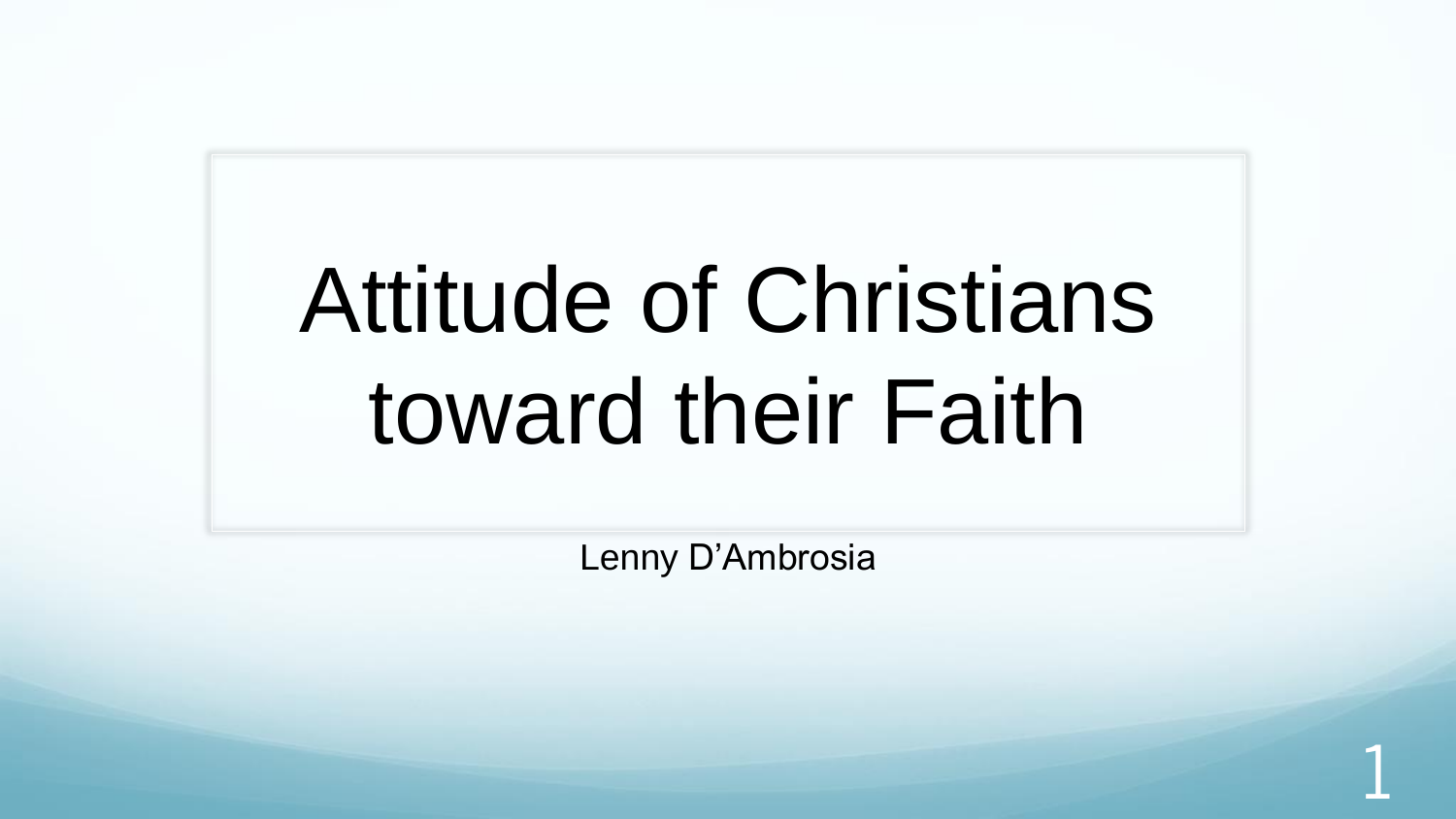## **Faith**

- A. Introduction to our Faith
- B. The ways to develop a greater Faith
- C. Examples of Faith
- D. The ways to strengthen your Faith
- E. Conclusion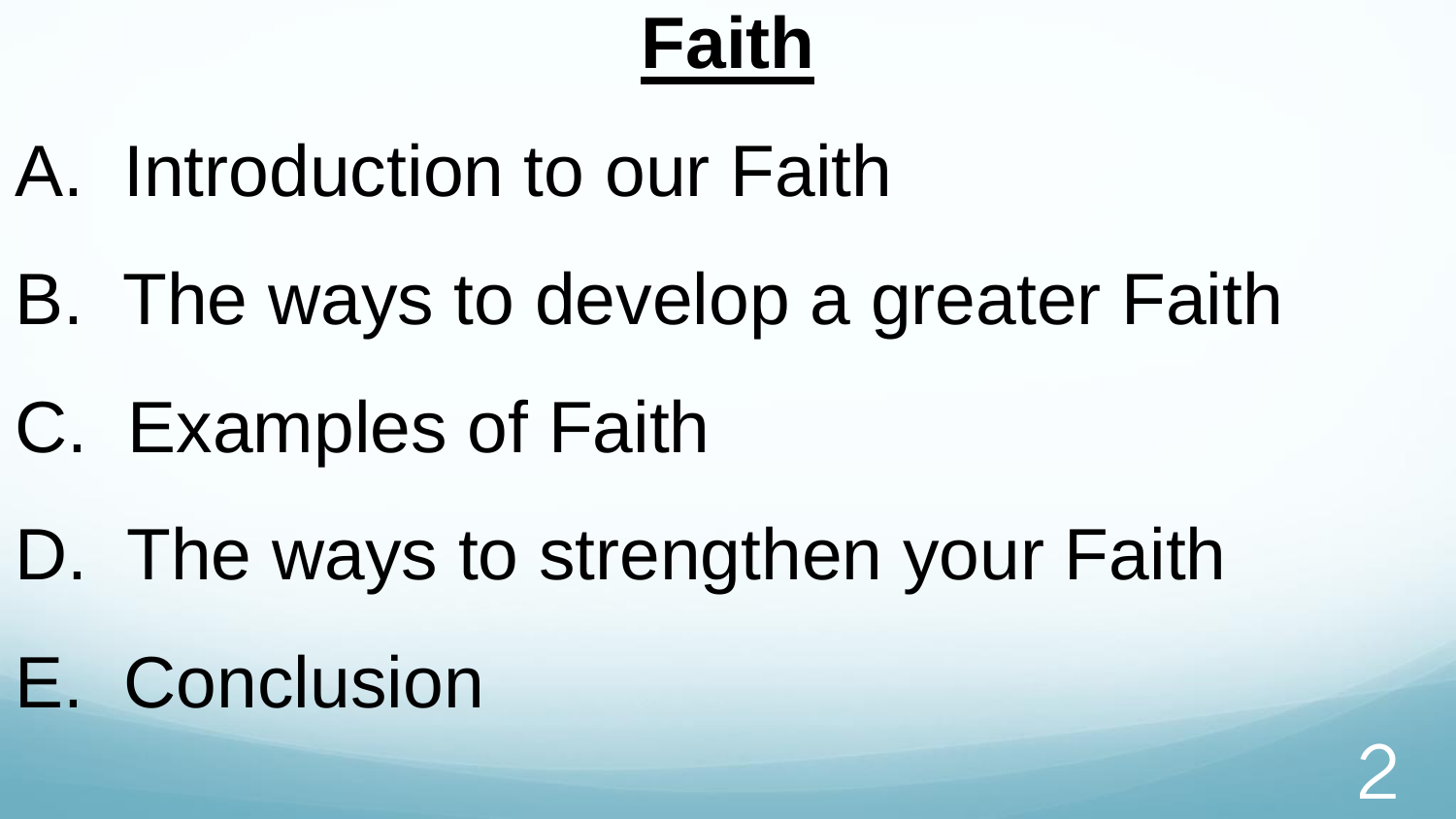## **A. Introduction to our Faith**

Faith is the reliance and trust in God. This is the center of Christianity.

#### **Hebrews 11:1 (NASB)** <sup>1</sup> Now faith is the assurance of *things* hoped for, the **conviction of things not seen**.

#### **Hebrews 11:1 (CEV)**

**11 Faith makes us sure of what we hope for and**  gives us proof of what we cannot see. <sup>2</sup> It was their faith that made our ancestors pleasing to God.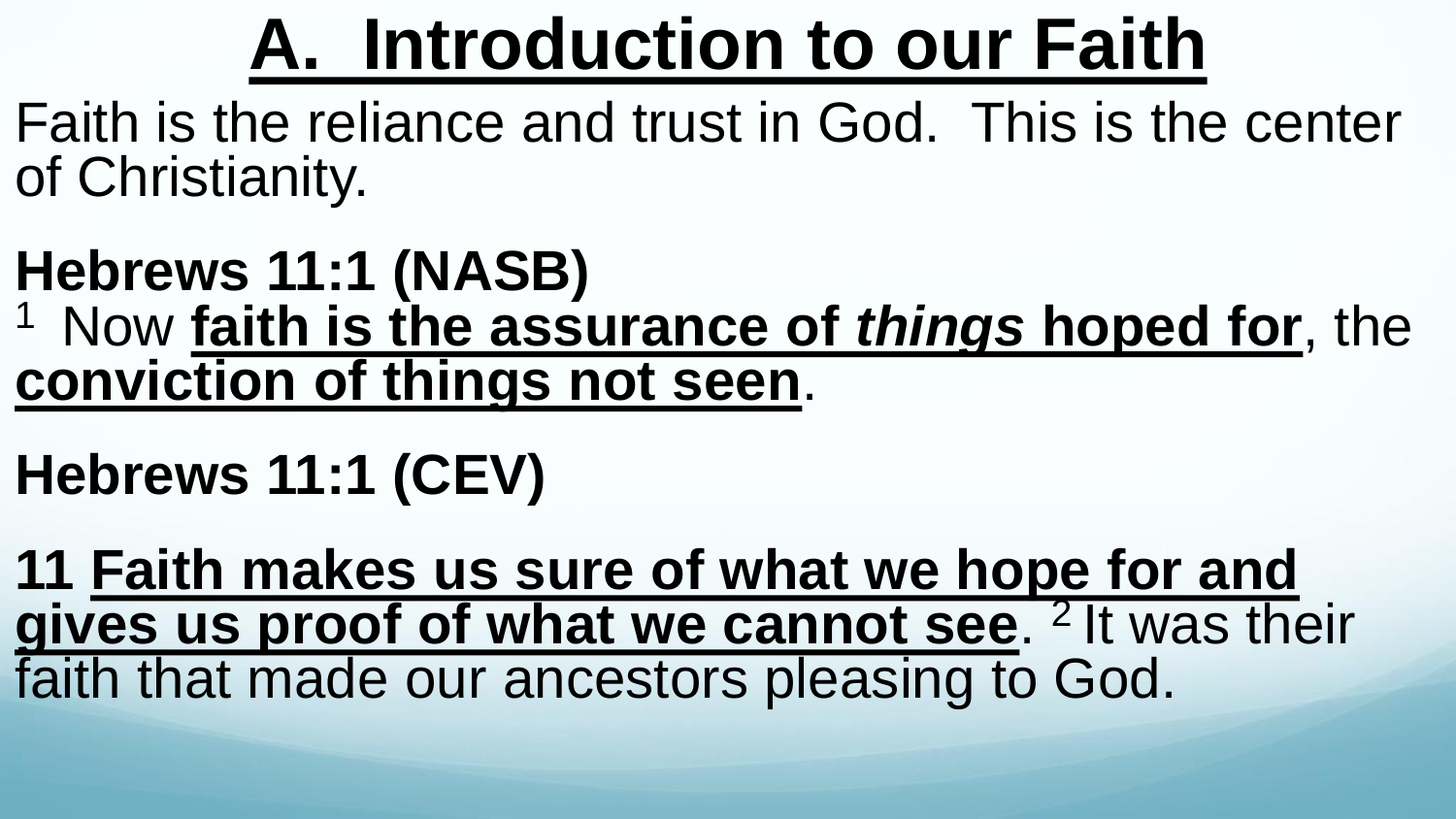#### **A. Introduction to our Faith Hebrews 11:6 (NASB)** <sup>6</sup>And **without faith it is impossible to please**  *Him,* **for he who comes to God** must **believe that He is** and *that* **He is a rewarder of those who seek Him.**

## **Hebrews 11:6 (CEV)**

<sup>6</sup> **But without faith no one can please God. We must believe that God is real and that he rewards everyone who searches for him.**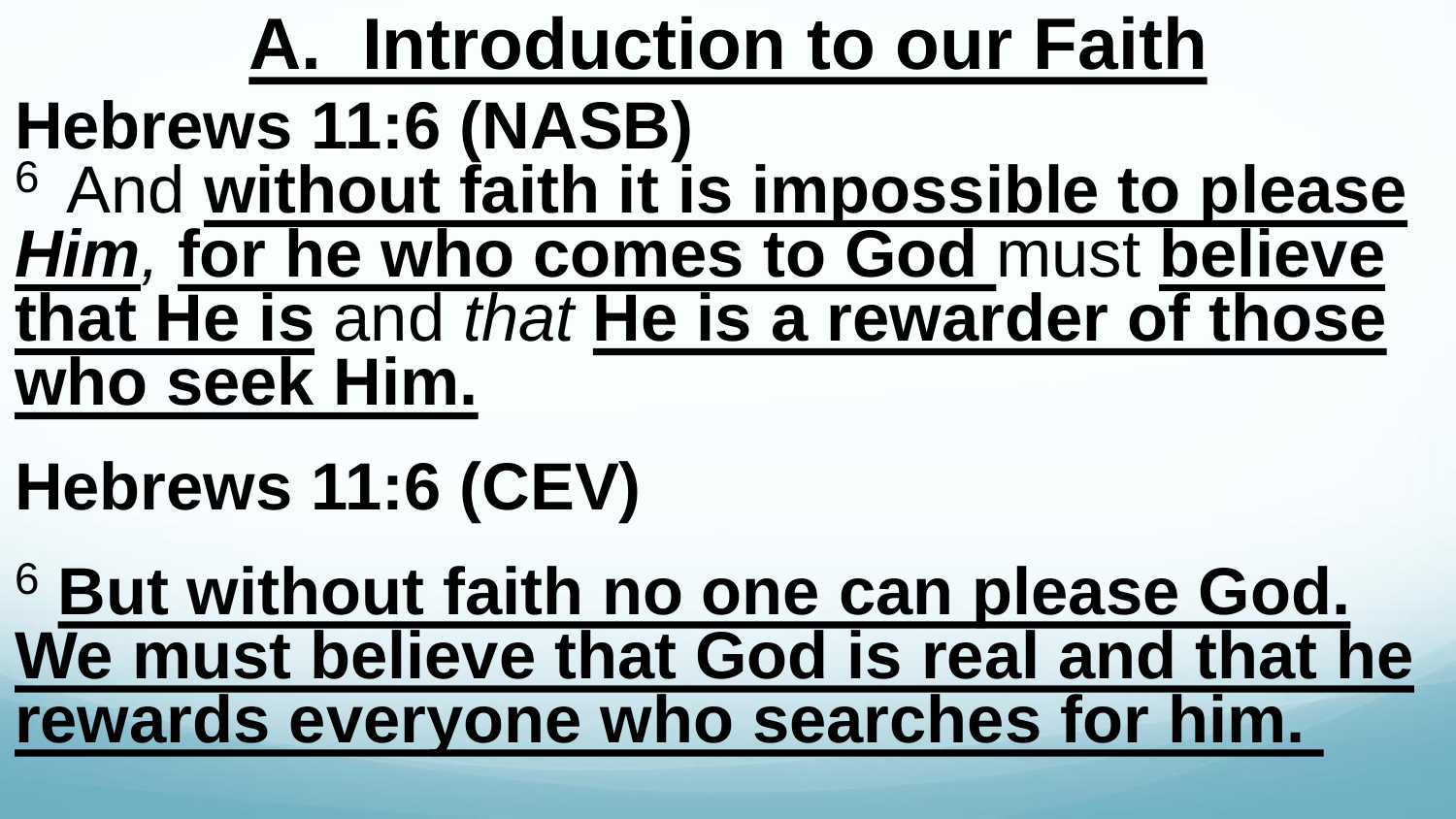#### **A. Introduction to our Faith**

John 20: 19-29

#### **John 20:27-29**

27 Then He \*said to Thomas, "Reach here with your finger, and see My hands; and reach here your hand and put it into My side; and do not be unbelieving, but believing."

28 Thomas answered and said to Him, "My Lord and my God!"

29 Jesus \*said to him, "Because you have seen Me, have you believed? Blessed *are* they who did not see, and *yet* believed."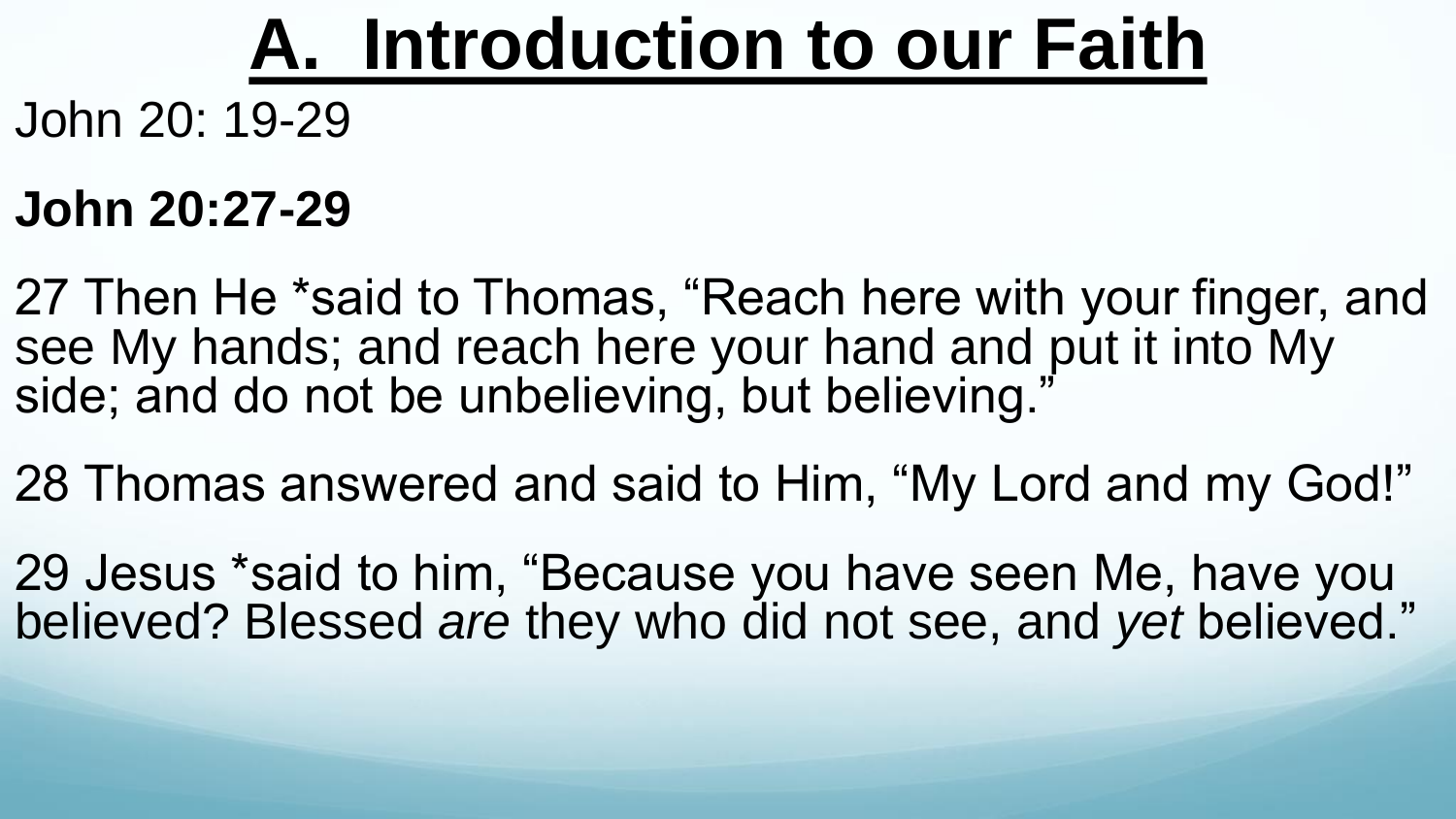## **A. Introduction to our Faith**

Faith is the reliance and trust in God. This is the center of Christianity.

#### **Hebrews 11:1** <sup>1</sup> Now faith is the assurance of *things* hoped **for**, the **conviction of things not seen**.

#### **Hebrews 11:6**

<sup>6</sup>And **without faith it is impossible to please**  *Him,* **for he who comes to God** must **believe that He is** and *that* **He is a rewarder of those who seek Him.**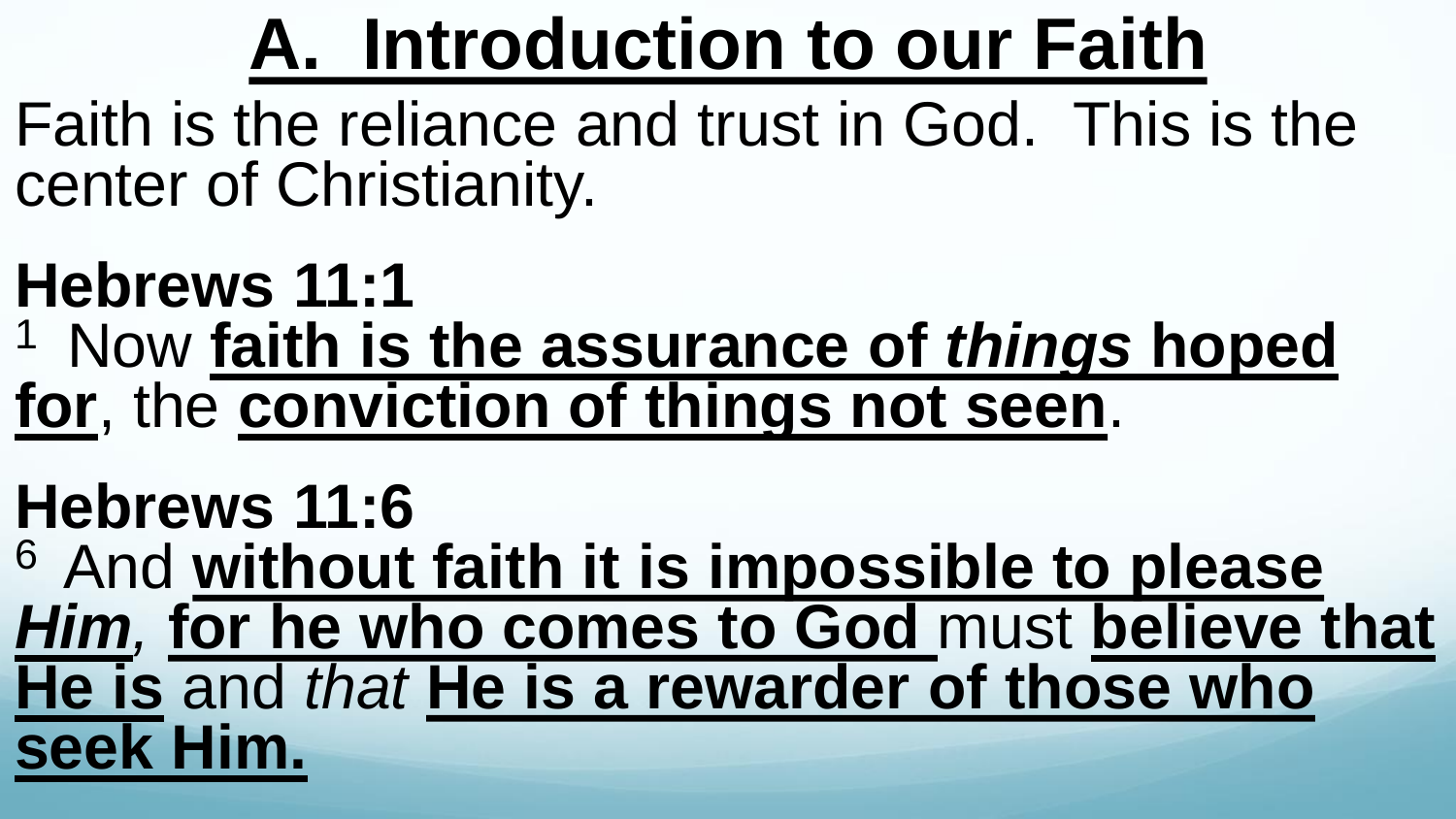## **1 John 4:4**

<sup>4</sup> You are from God, little children, and have overcome them; because **greater is He who is in you** than **he who is in the world.** 

7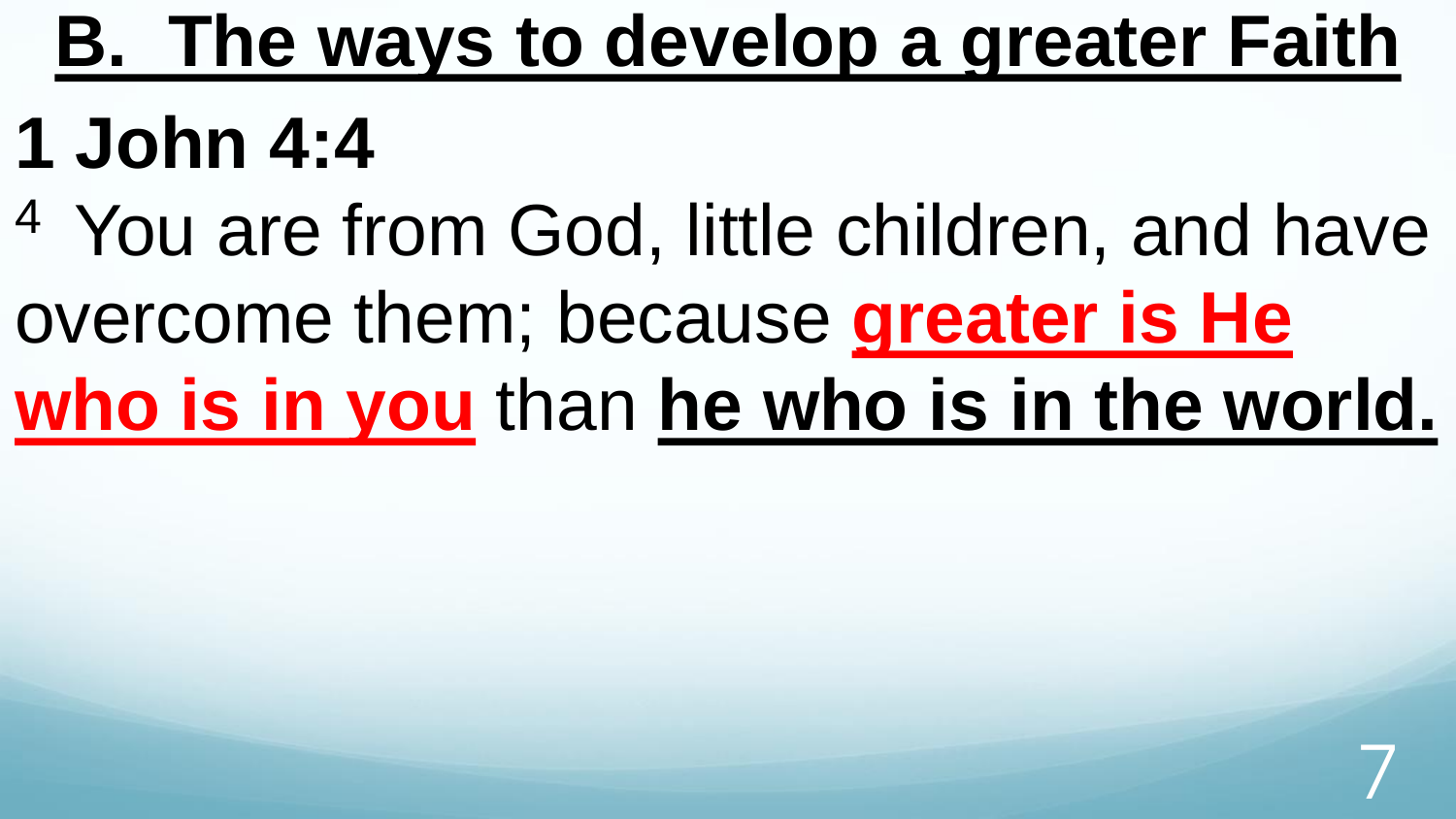- **Christians should believe and tell the world about:**
- 1. The incarnation of Jesus Christ

#### **Philippians 2:7-8**

7 but emptied Himself, **taking the form of a bondservant**, *and* **being made in the likeness of men.** <sup>8</sup> Being found in appearance as a man, He **humbled Himself by becoming obedient to the point of death, even death on a cross.**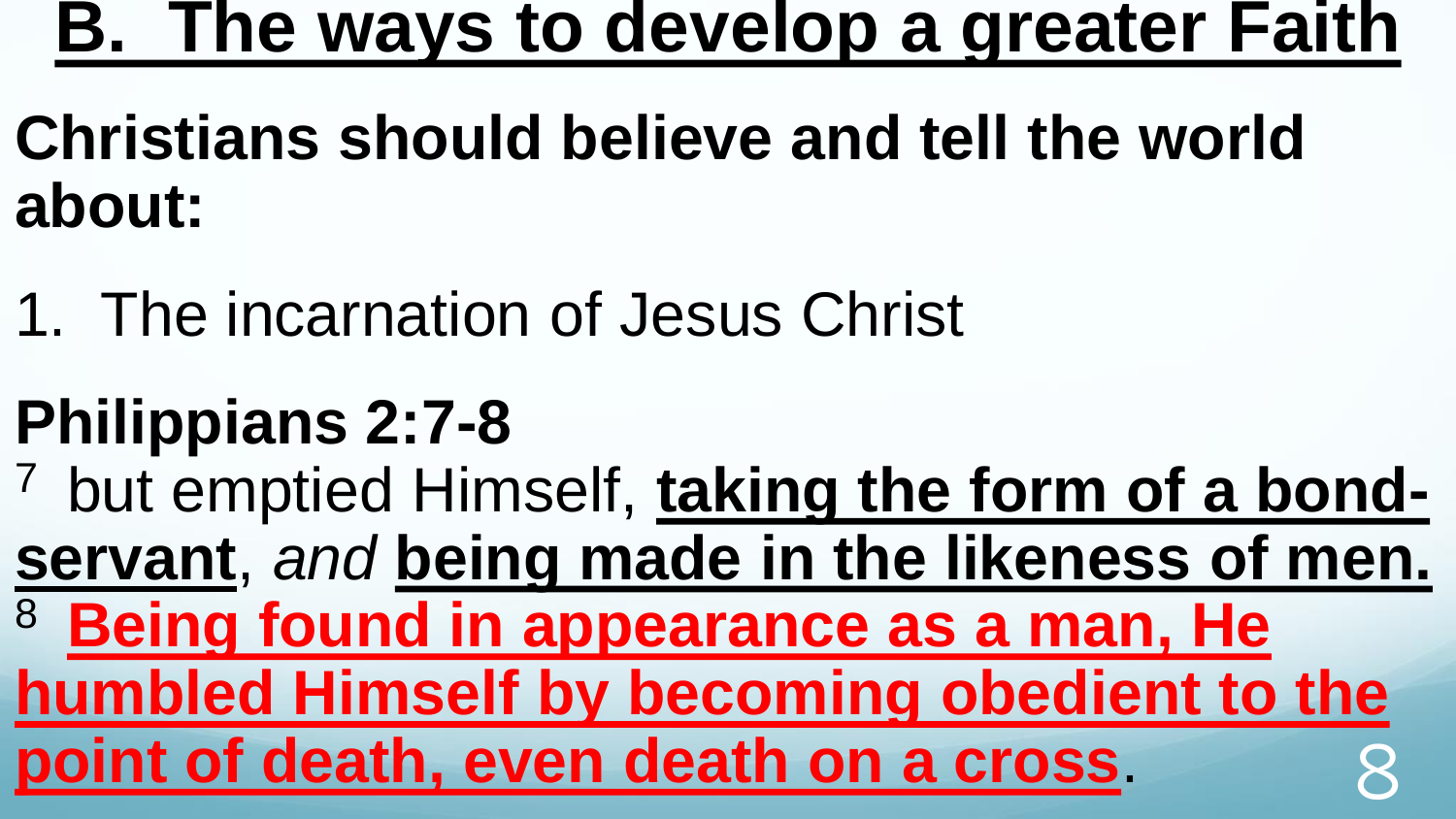#### **Christians should believe and tell the world about:**

- 1. The incarnation of Jesus Christ
- **2 Peter 1: 4**

4 For by these **He has granted to us His precious and magnificent promises**, so that by them **you may become partakers of** *the* **divine nature**, having **escaped the corruption that is in the world by lust.** 9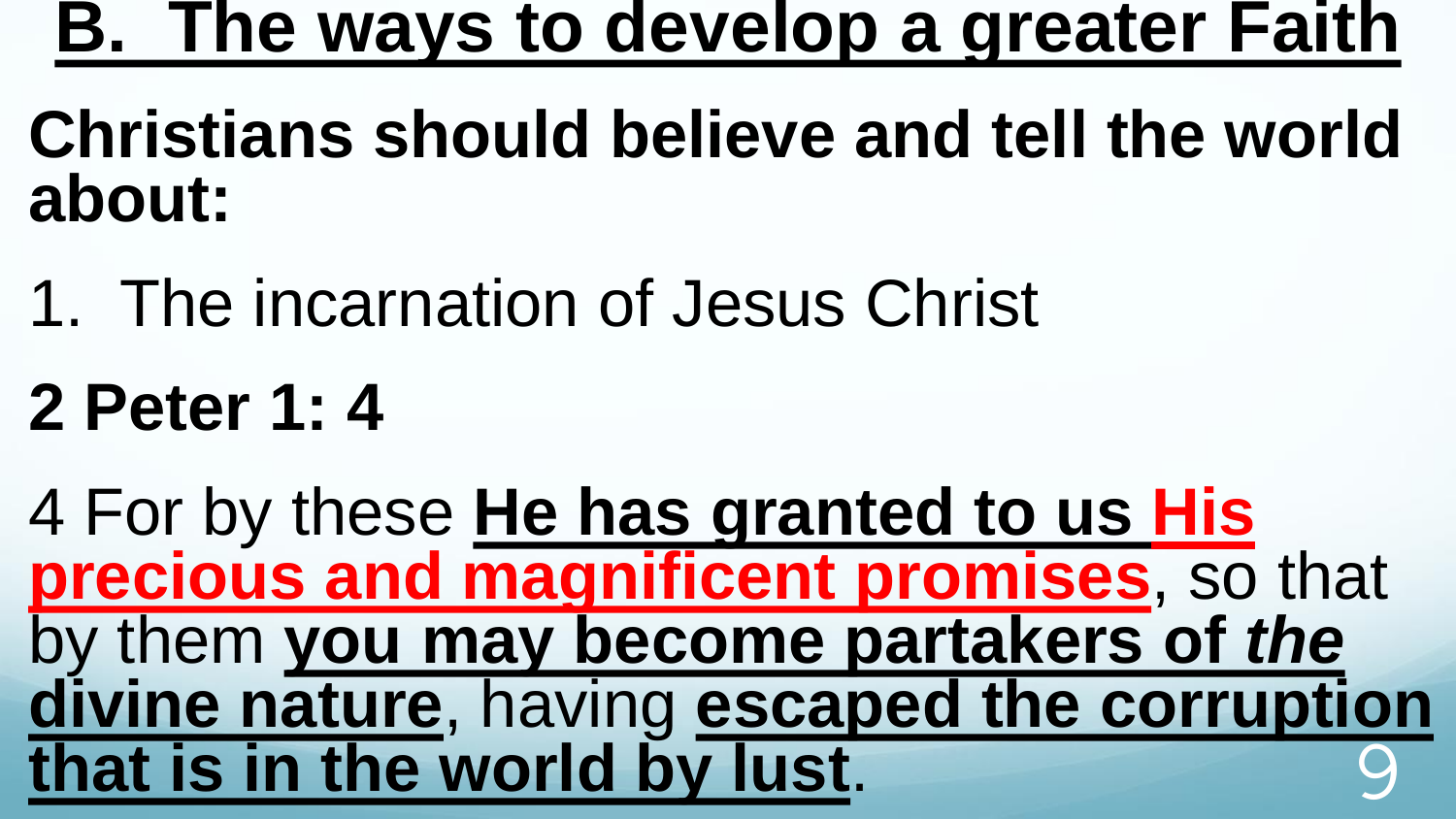- **Christians should believe and tell the world about:**
- 2. The righteousness and sinlessness of Jesus Christ
- **Acts 3:14-15**
- <sup>14</sup>"But you disowned the **Holy** and **Righteous One** and asked for a murderer to be granted to you, <sup>15</sup> but put to death the **Prince of life**, *the one* whom **God raised from the dead**, *a fact* to which we are witnesses.
- Jesus (sinless) resisted Satan
- Temptation of Jesus Matt. 4: 1-11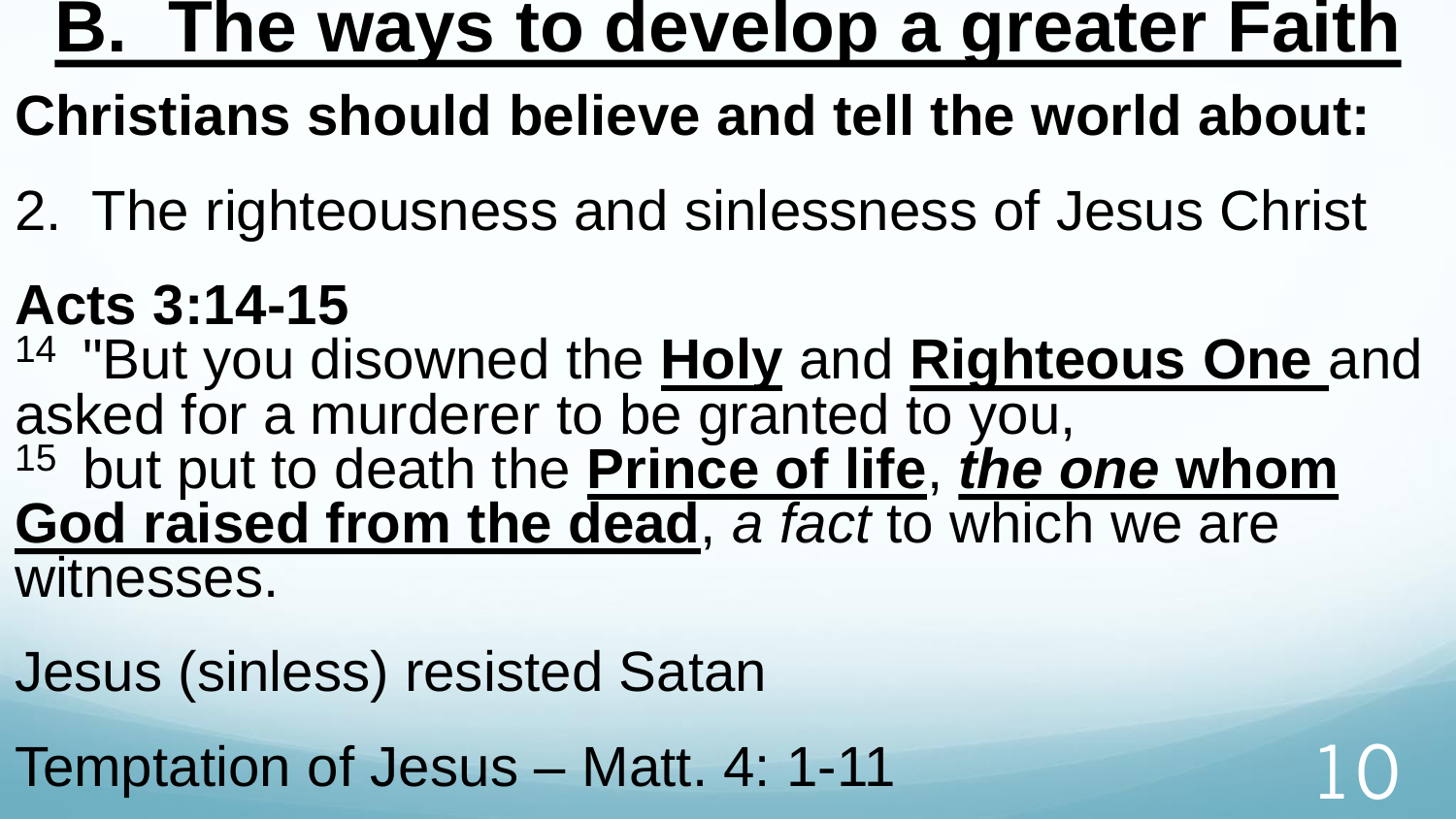#### **Christians should believe and tell the world about:**

3. The death, burial, and resurrection of Jesus **Christ** 

#### **Acts 26:23**

<sup>23</sup> that the Christ was to suffer, and that by reason of *His* resurrection from the dead He would be the first to proclaim light both to the *Jewish* people and to the Gentiles." 11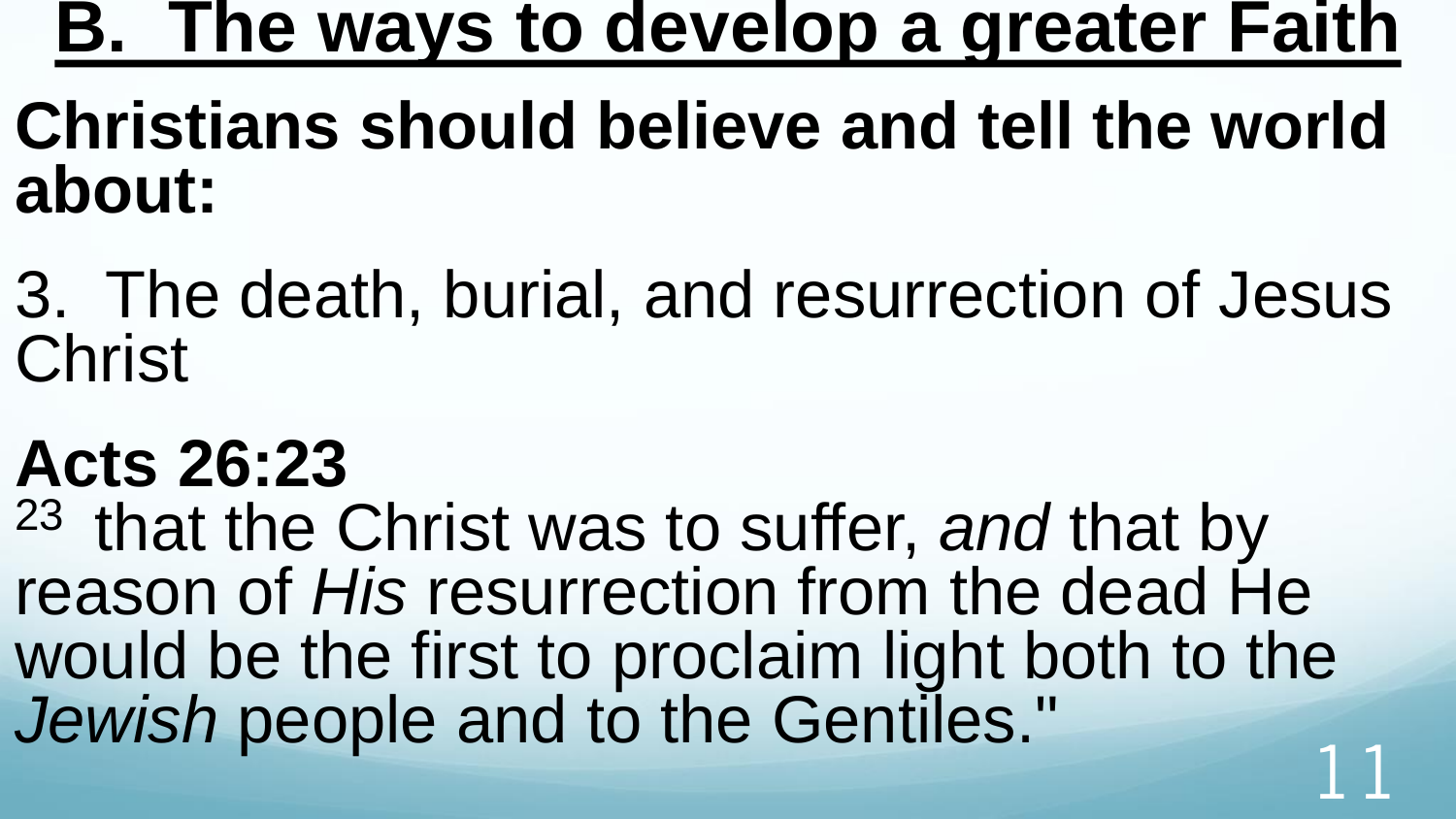#### **Christians should believe and tell the world about:**

4. The ascension and exaltation of Jesus Christ

#### **Acts 1:9-11**

<sup>9</sup> And after He had said these things, He was lifted up while they were looking on, and a cloud received Him out of their sight.

 $10<sup>o</sup>$  And as they were gazing intently into the sky while He was going, behold, two men in white clothing stood beside them.  $11$  They also said, "Men of Galilee, why do you stand looking into the sky? This Jesus, who has been taken up from you into heaven, will come in just the same way as you have watched Him go into heaven."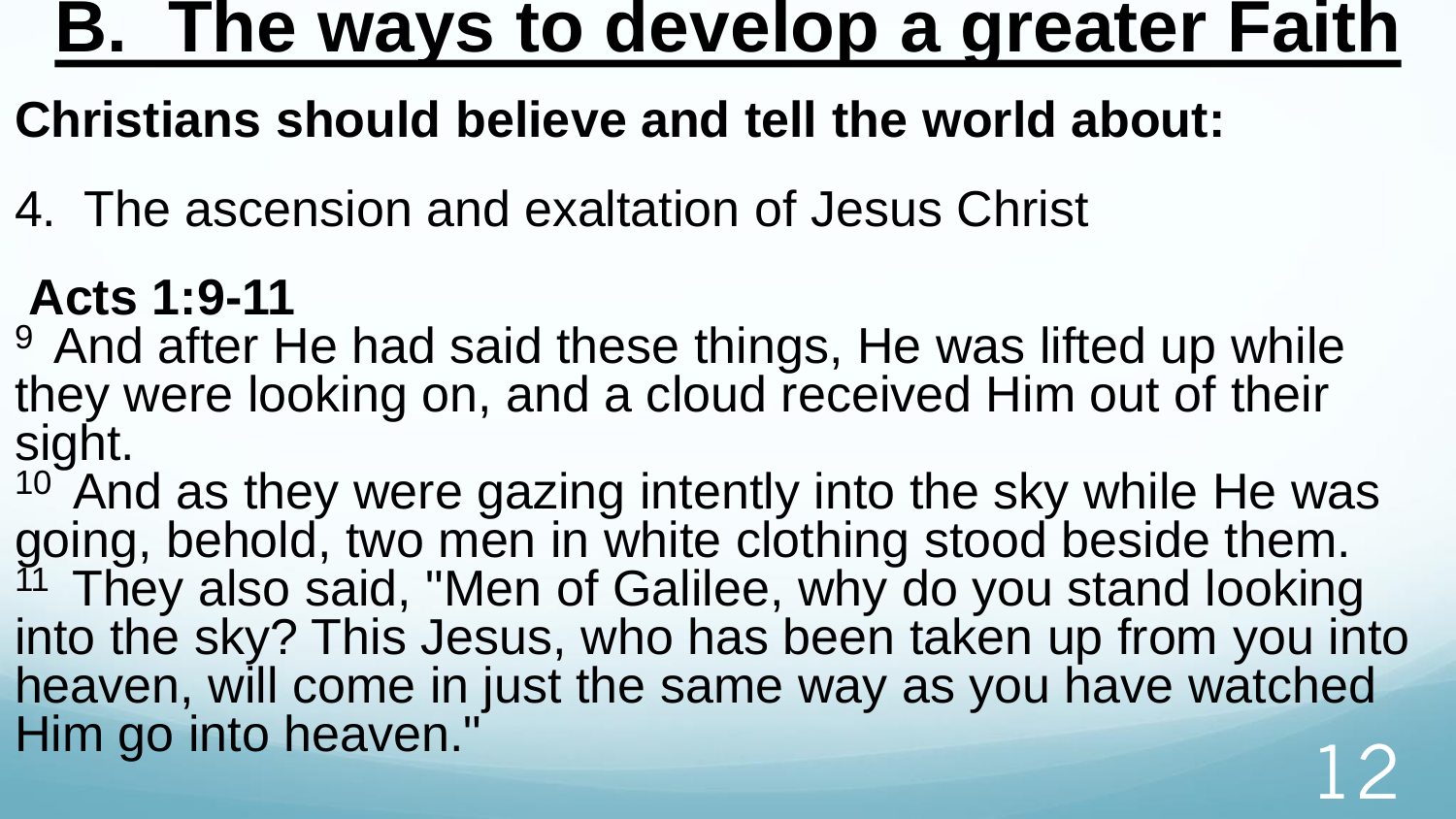#### **1 John 5:4**

- <sup>4</sup>For **whatever is born of God overcomes the world**; and **this is the victory that has overcome the world—our faith.**
- **1. With your mind – Believe**
- A. Many fail because of unbelief. They doubt God's Word, Will and His Work.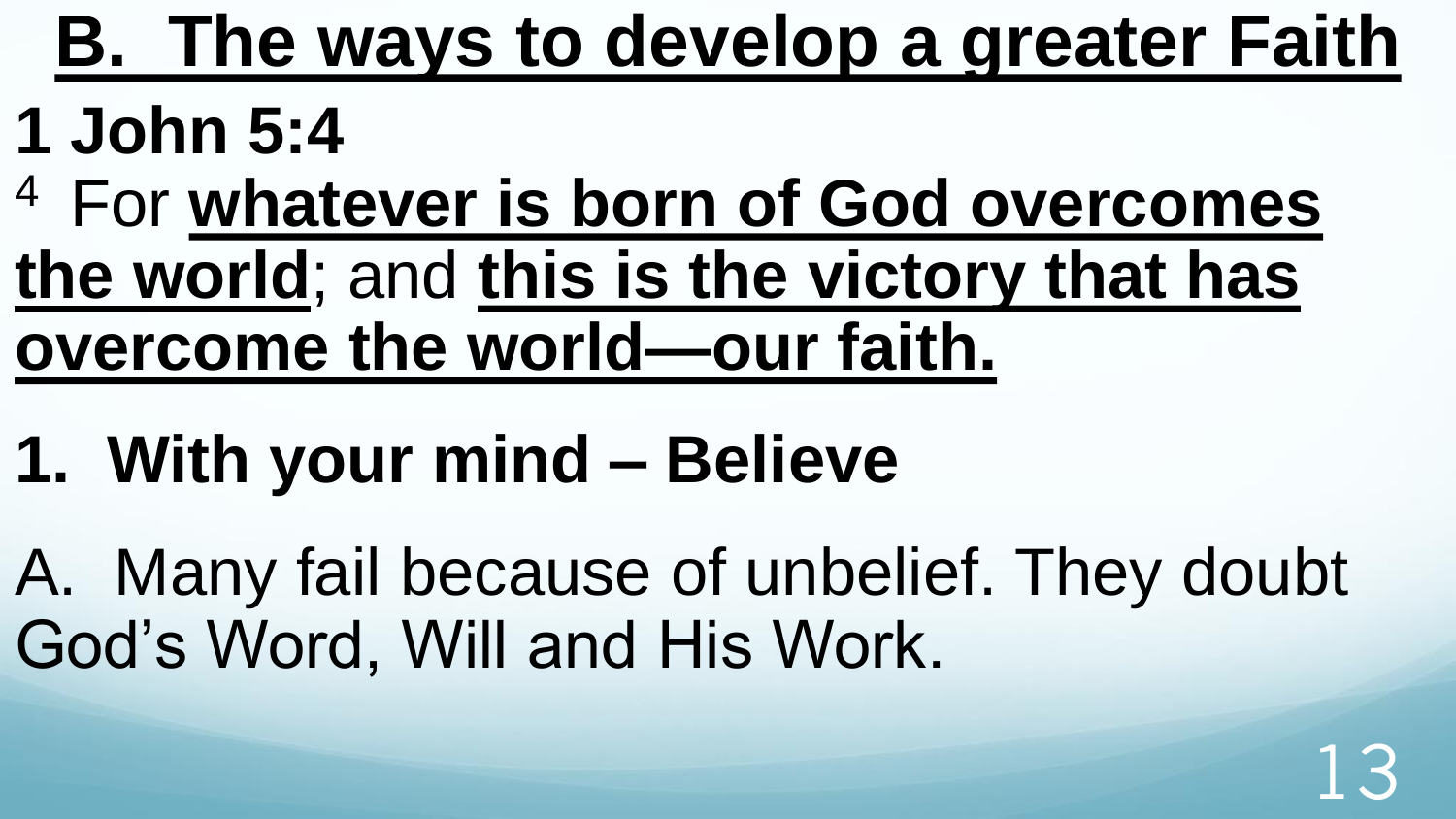B. Constantly thinking about God's Goodness, Mercy, Grace, Power and Love increases our faith.

i. The person who is *born of God* overcomes the world.

ii. The person who overcomes the world is the person who *believes* that Jesus Christ is the Son of God.

iii. The victory that overcomes the world is our faith.  $14$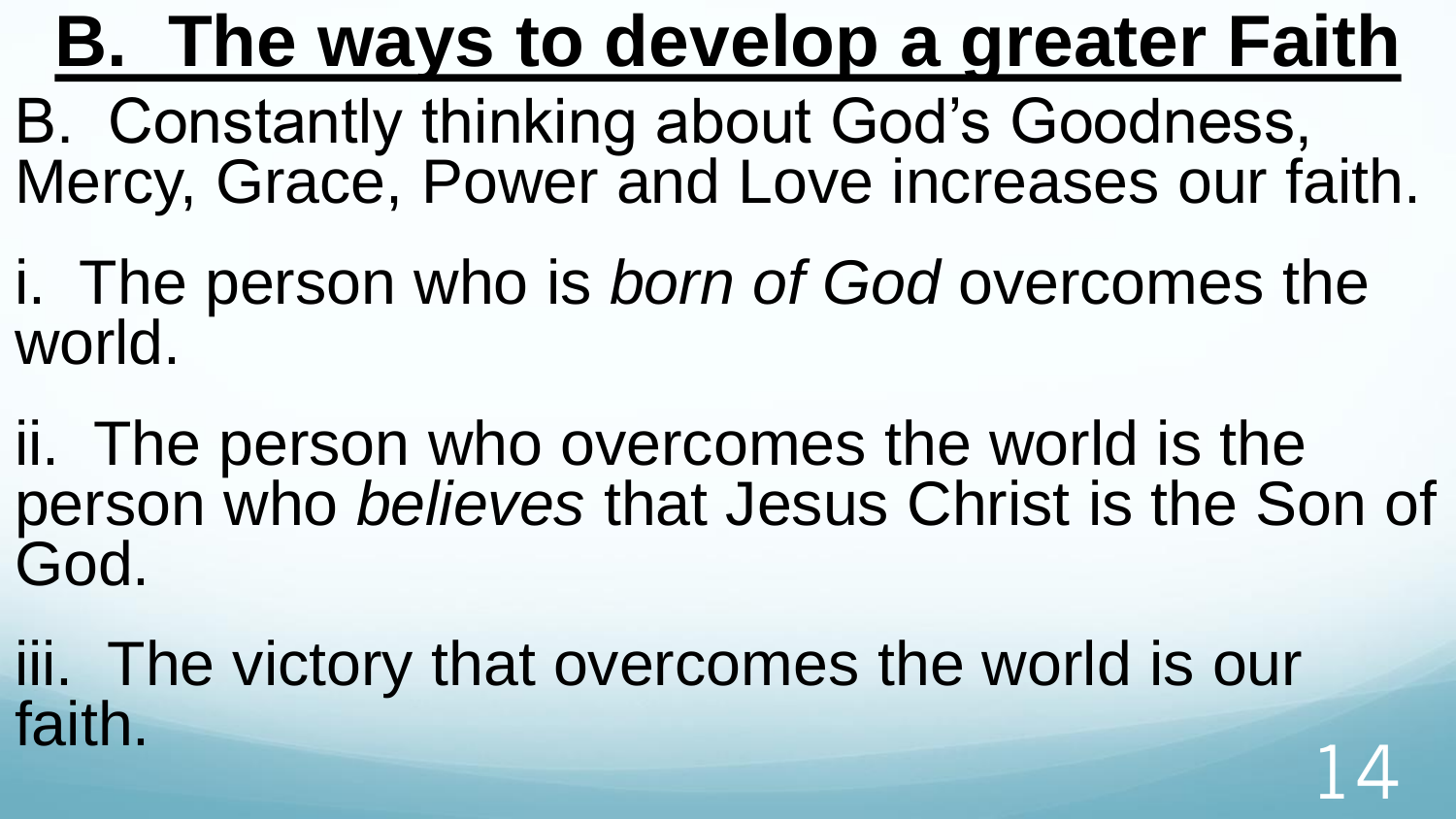**B. The ways to develop a greater Faith 2. With your eyes – See**

A. Many lack faith because they look at the faults and failures of others. They see the bad, not the good.

B. We use our faith rightly when we keep our eyes on Jesus and seek the good in others.<br>15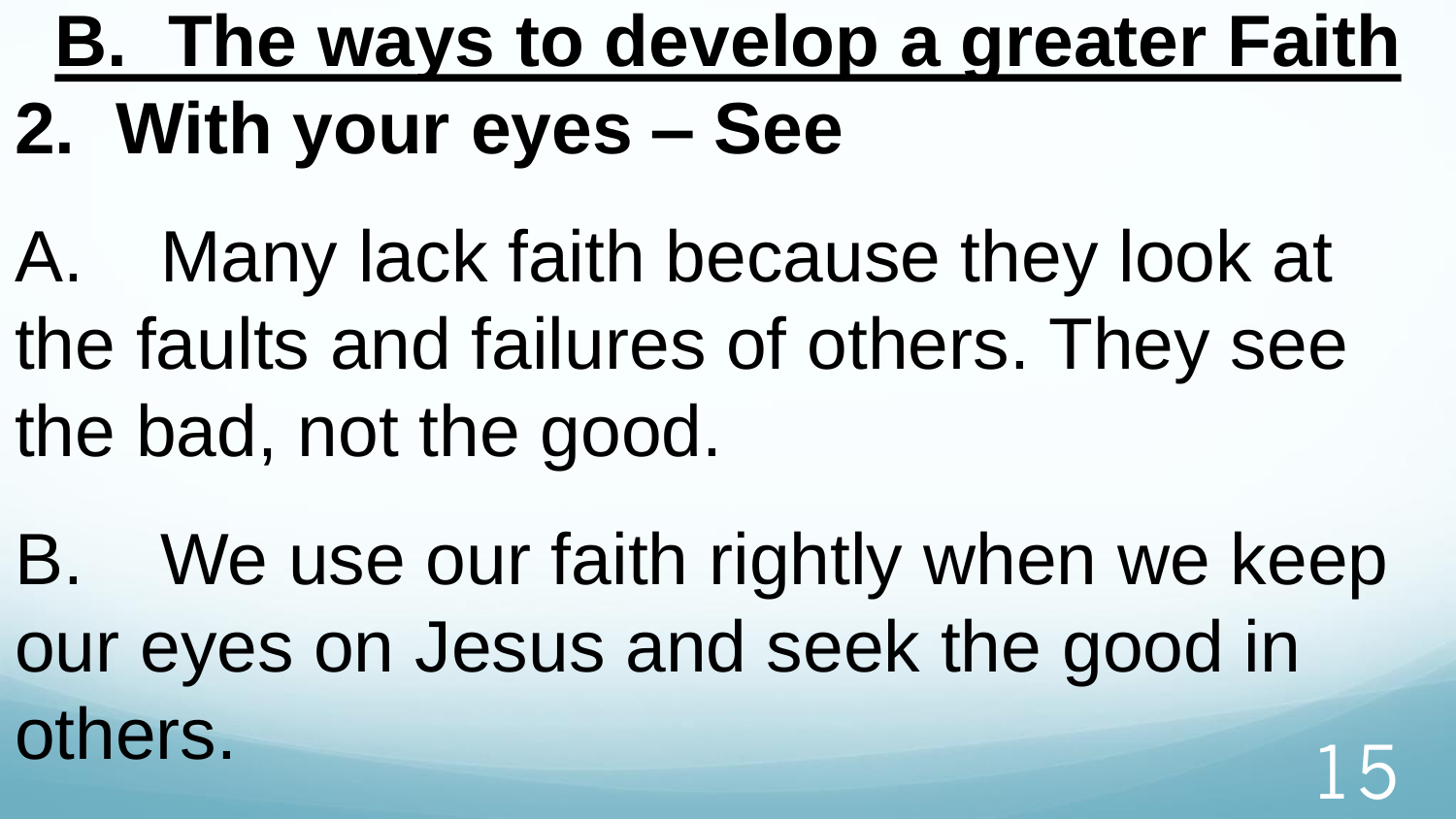## **John 5:24**

<sup>24</sup>"Truly, truly, I say to you, **he who hears** 

**My word**, and **believes Him who sent Me**,

#### **has eternal life**, and does not come into

judgment, but has passed out of death into life.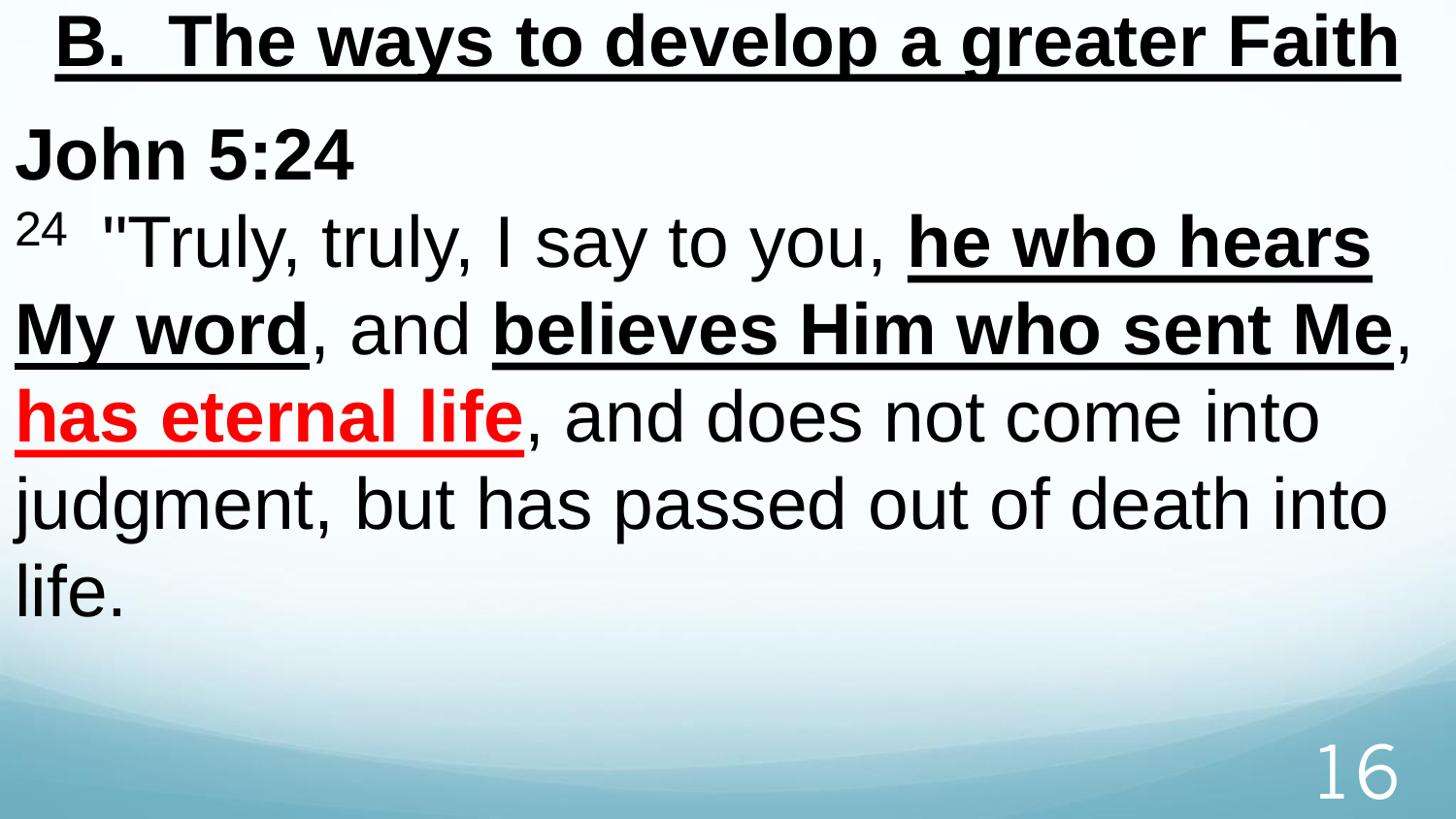## **3. With your ears – Hear**

A. Many are weak in faith because they listen to worldly things, smut, and slander.

B. We use our faith properly by listening to what God has to say.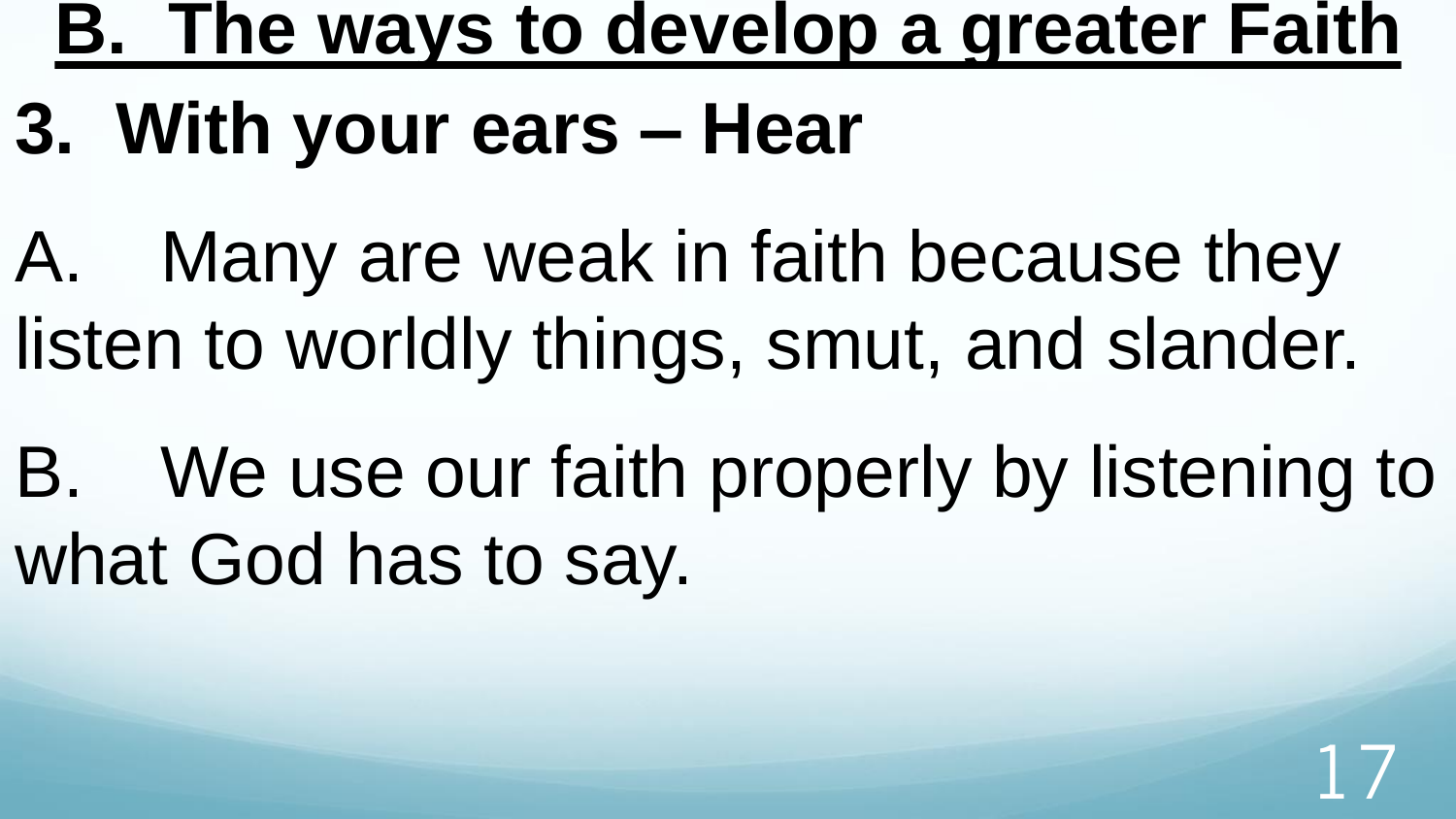#### **Psalm 105:2**

<sup>2</sup> Sing to Him, sing praises to Him; **Speak of all His wonders**.

#### **4. With your voice – Speak**

A. People talk about the weather, the news, sports and worldly news to their neighbors.

B. We use our faith by talking about the goodness of God and by witnessing to the lost about Jesus Christ. 18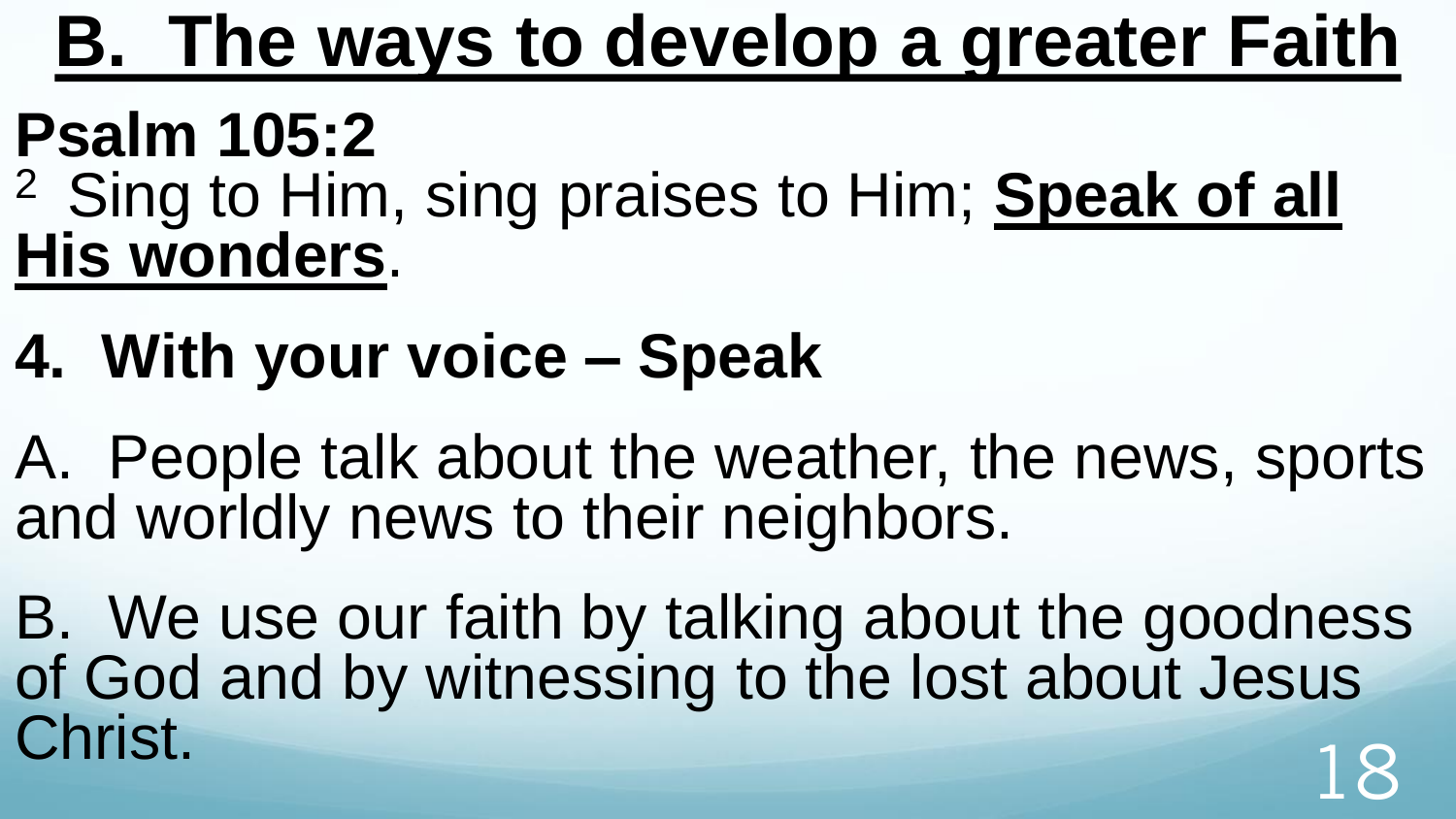## **5. With your hands – Work**

A. Many fail to develop their faith because they do so little for God. They live selfishly.

B. Just as work is important to our physical well-being, it is also necessary for our spiritual well-being.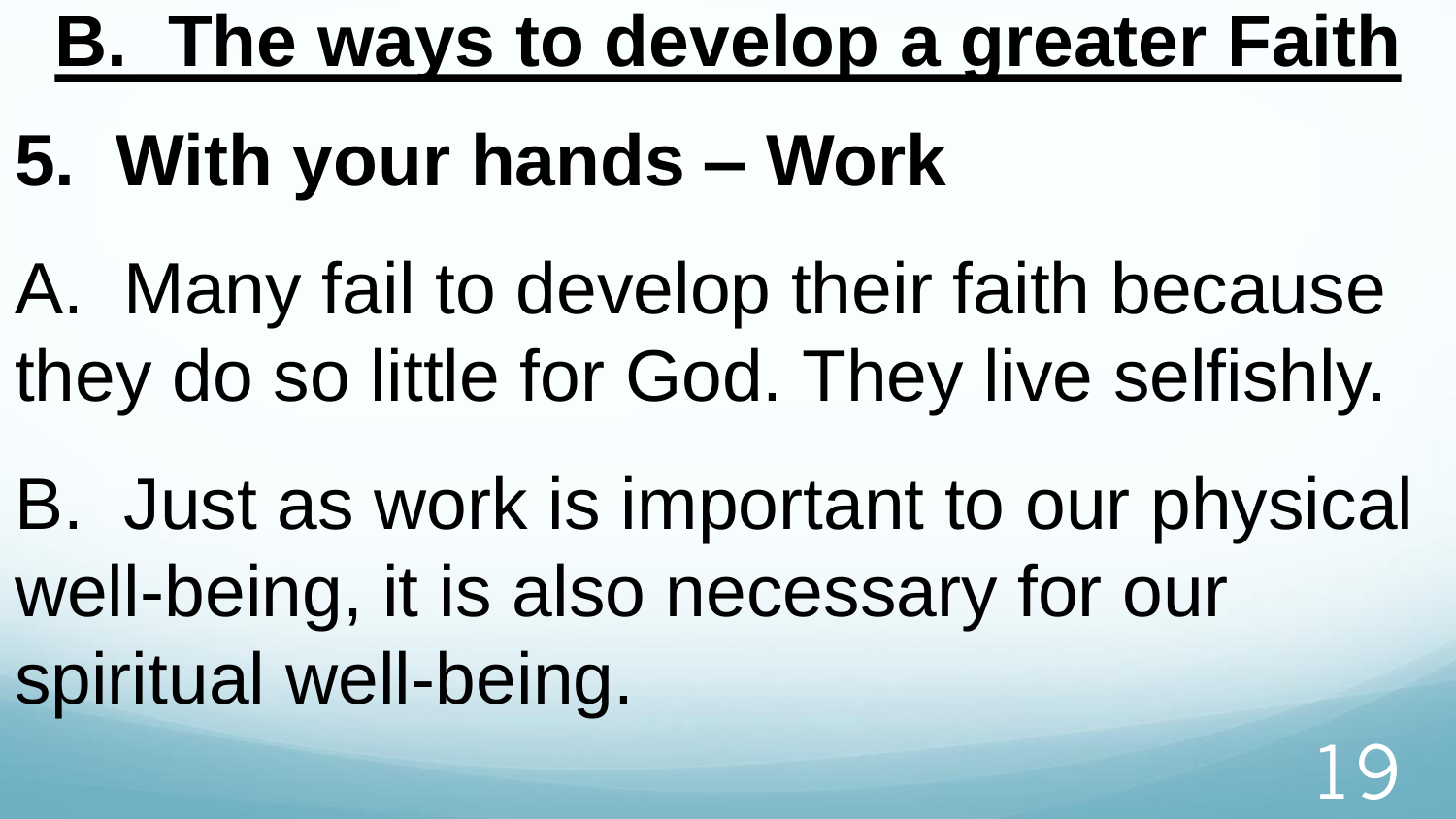### **James 2:18**

- <sup>18</sup> But someone may well say, "You have
- faith and I have works; show me your faith
- without the works, and **I will show you my**

## **faith by my works."**

Faith and works must compliment each other.<br>20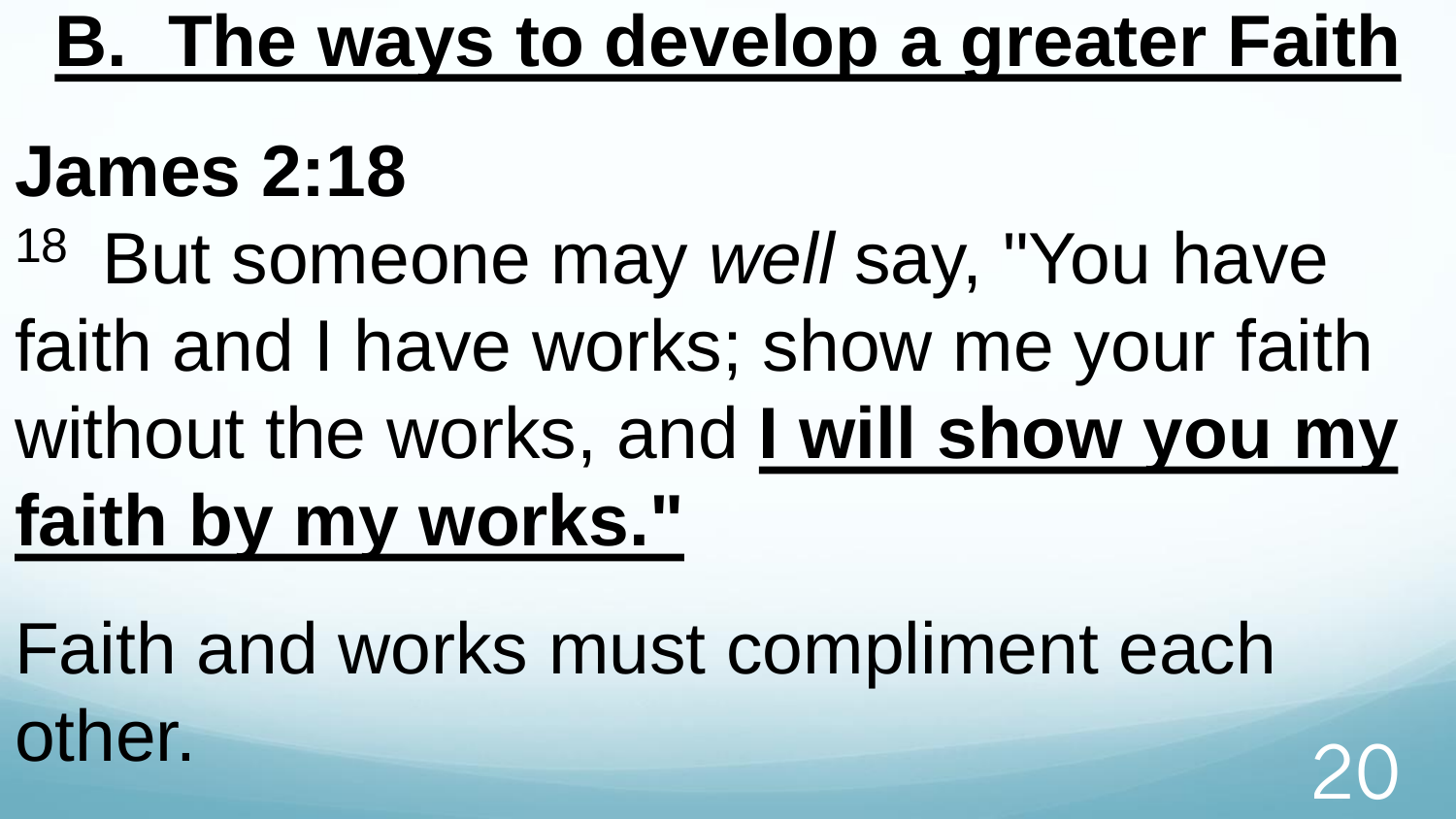## **2 Corinthians 5:6-7**

<sup>6</sup> Therefore, being always of good courage, and knowing that while we are at home in the body we are absent from the Lord— <sup>7</sup> for we walk by faith, not by sight-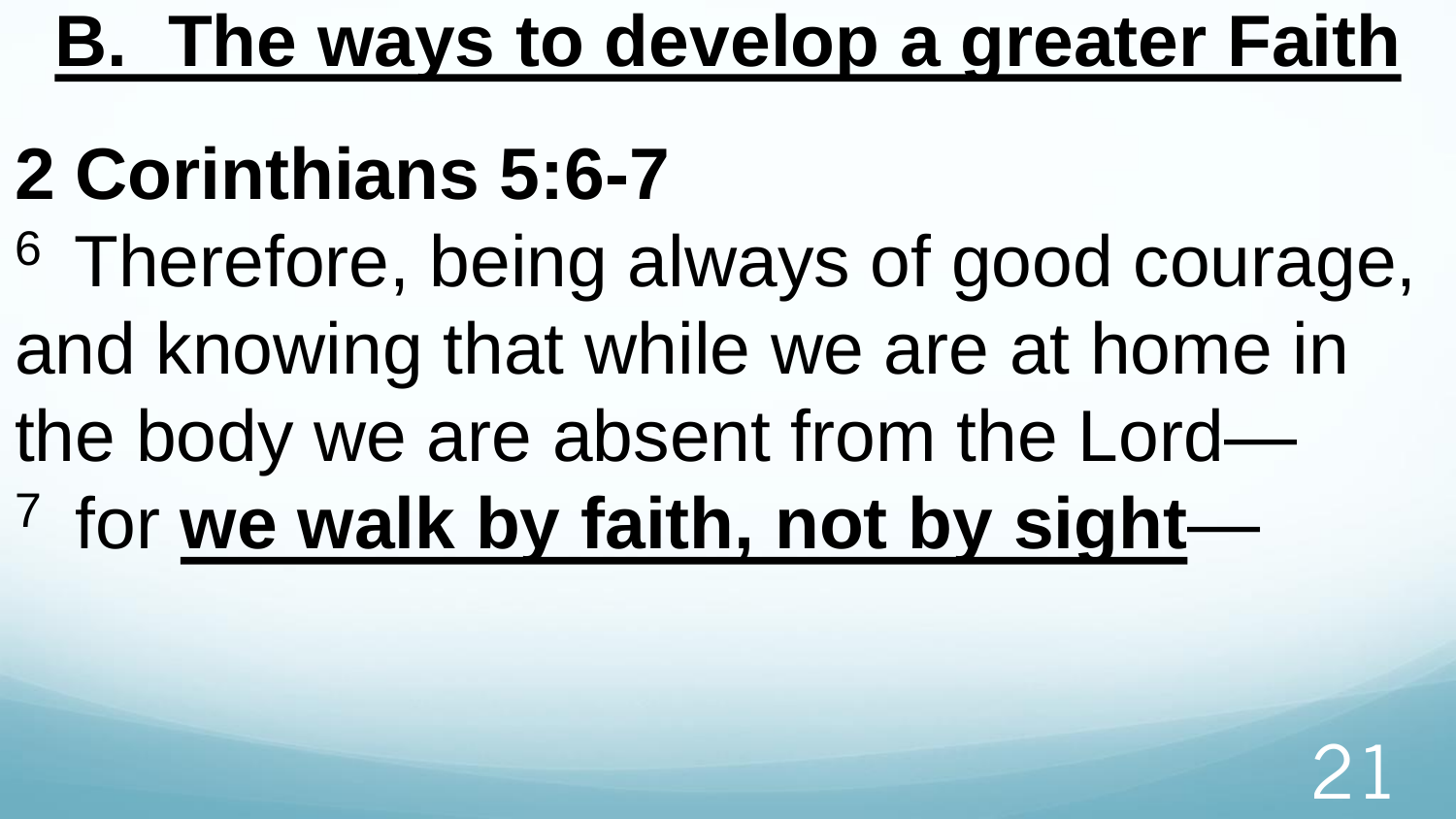## **B. The ways to develop a greater Faith 6. With your feet – Go**

- A. People are on the go—taking vacations, seeking pleasure far and near.
- B. We use our faith by going for God attending church services, attending Bible classes, helping the needy, and winning souls to Him.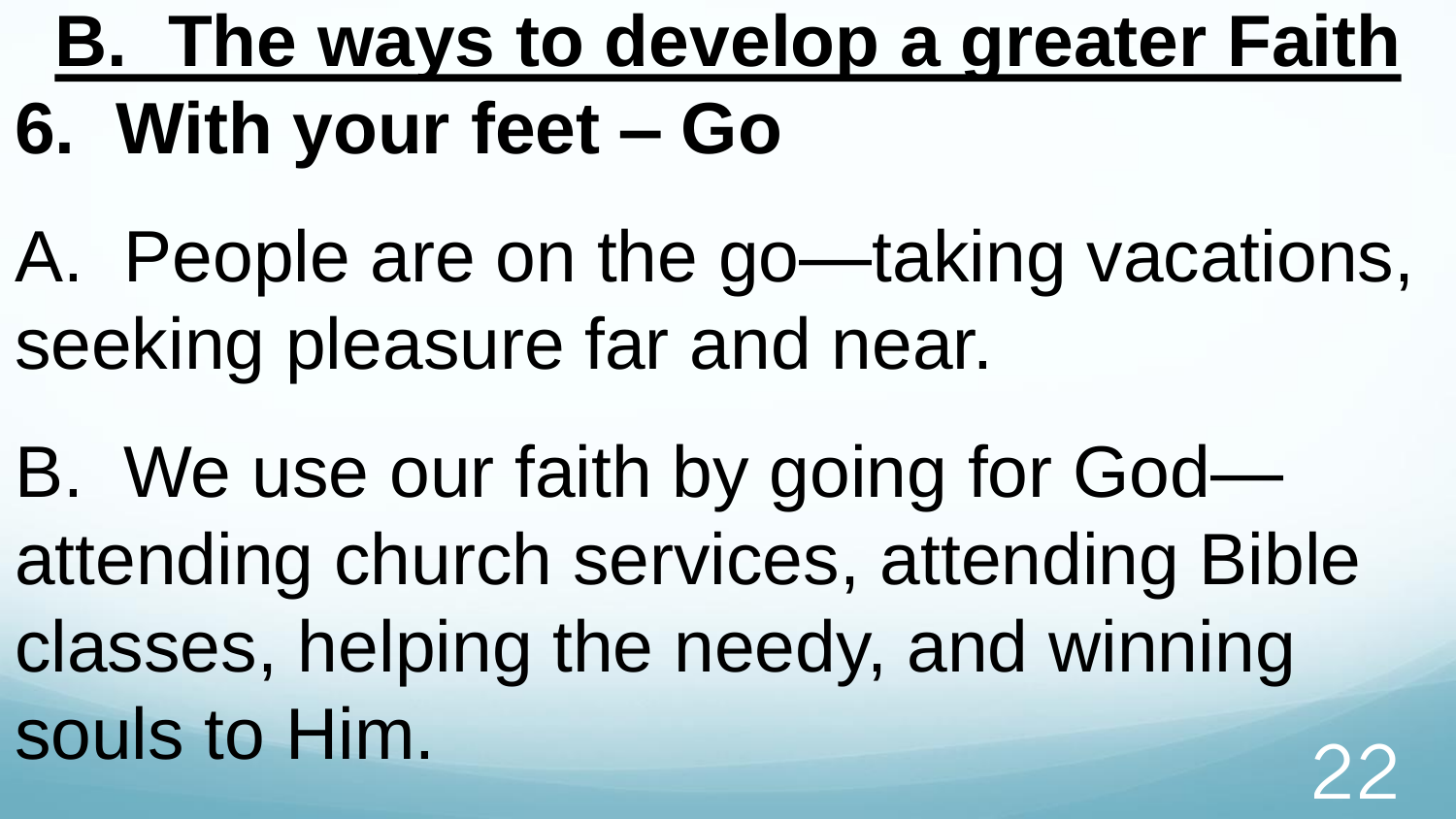#### **7. With your heart – Love**

A. We live in a materialistic age. Many love pleasures and possessions more than God and their neighbor.

B. We reveal our faith by loving God and caring for others.

#### **1 John 5:2** <sup>2</sup> By this we know that **we love the children of God**, when **we love God and observe His commandments**. 23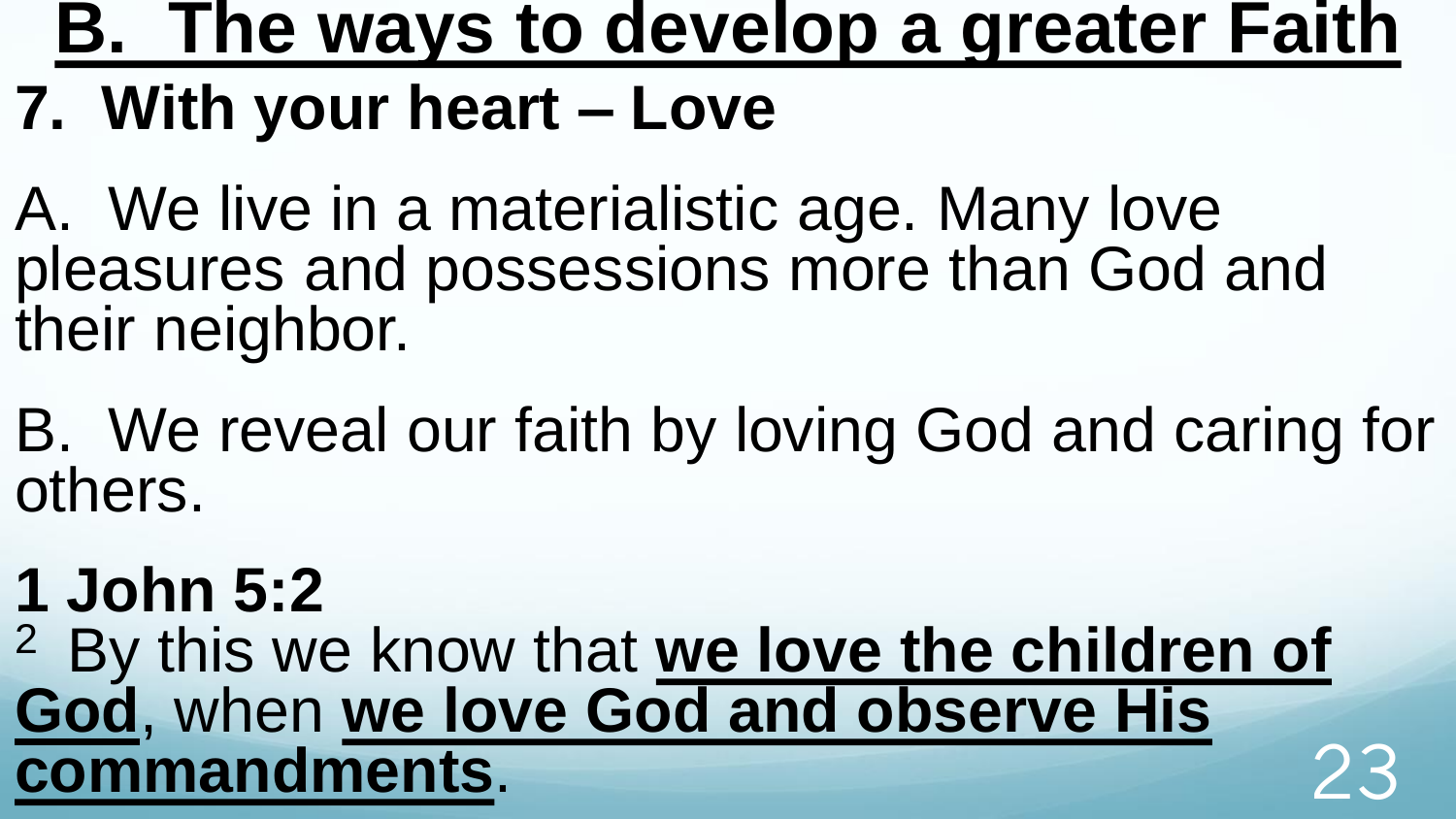- **1 John 4:7**
- <sup>7</sup>**Beloved, let us love one another**, for love is from God; and everyone who loves is born of God and knows God.

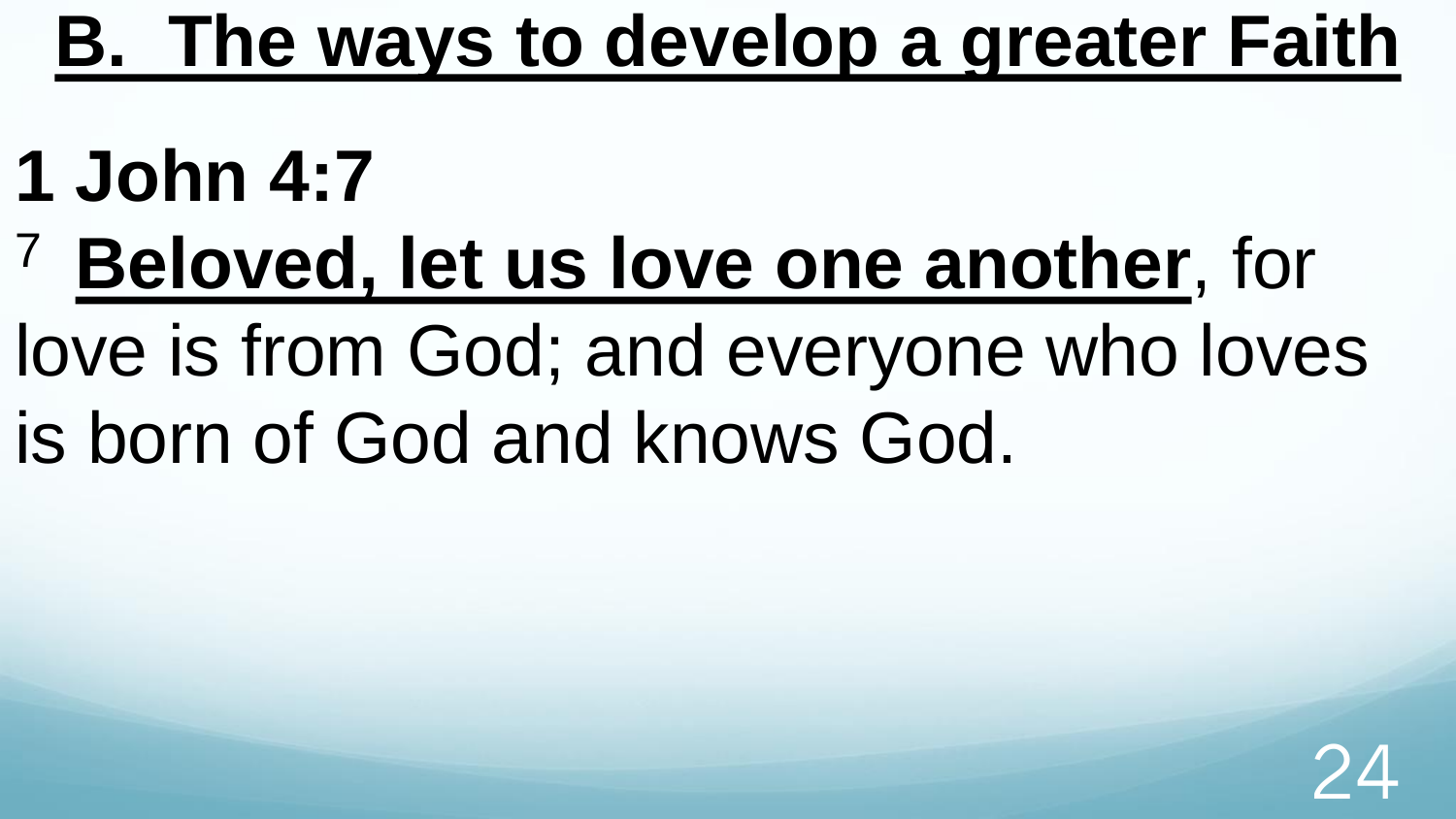### **C. Examples of Faith**

#### **Hebrews 11:7**

- <sup>7</sup>**By faith Noah**, being warned *by God*
- about things not yet seen, in reverence

## **prepared an ark for the salvation of his**

- **household**, by which he condemned the
- world, and became an heir of the
- righteousness which is according to faith.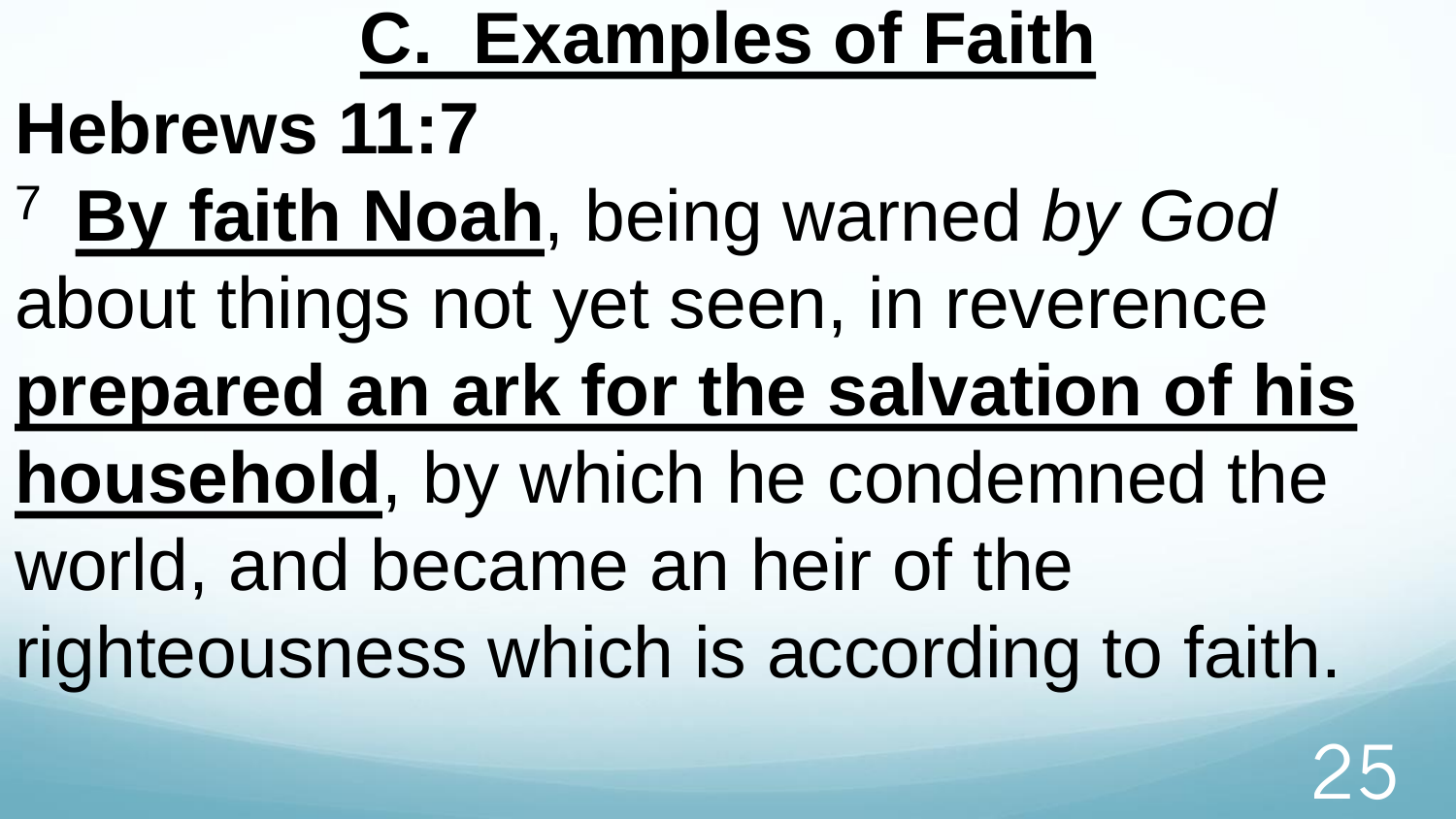## **C. Examples of Faith**

#### **Hebrews 11:17**

<sup>17</sup>**By faith Abraham**, when h**e was tested, offered up Isaac**, and he who had received the promises was offering up his only begotten *son;*

#### **Hebrews 11:29** <sup>29</sup>**By faith they passed through the Red Sea**  as though *they were passing* through dry land; and the Egyptians, when they attempted it, were drowned.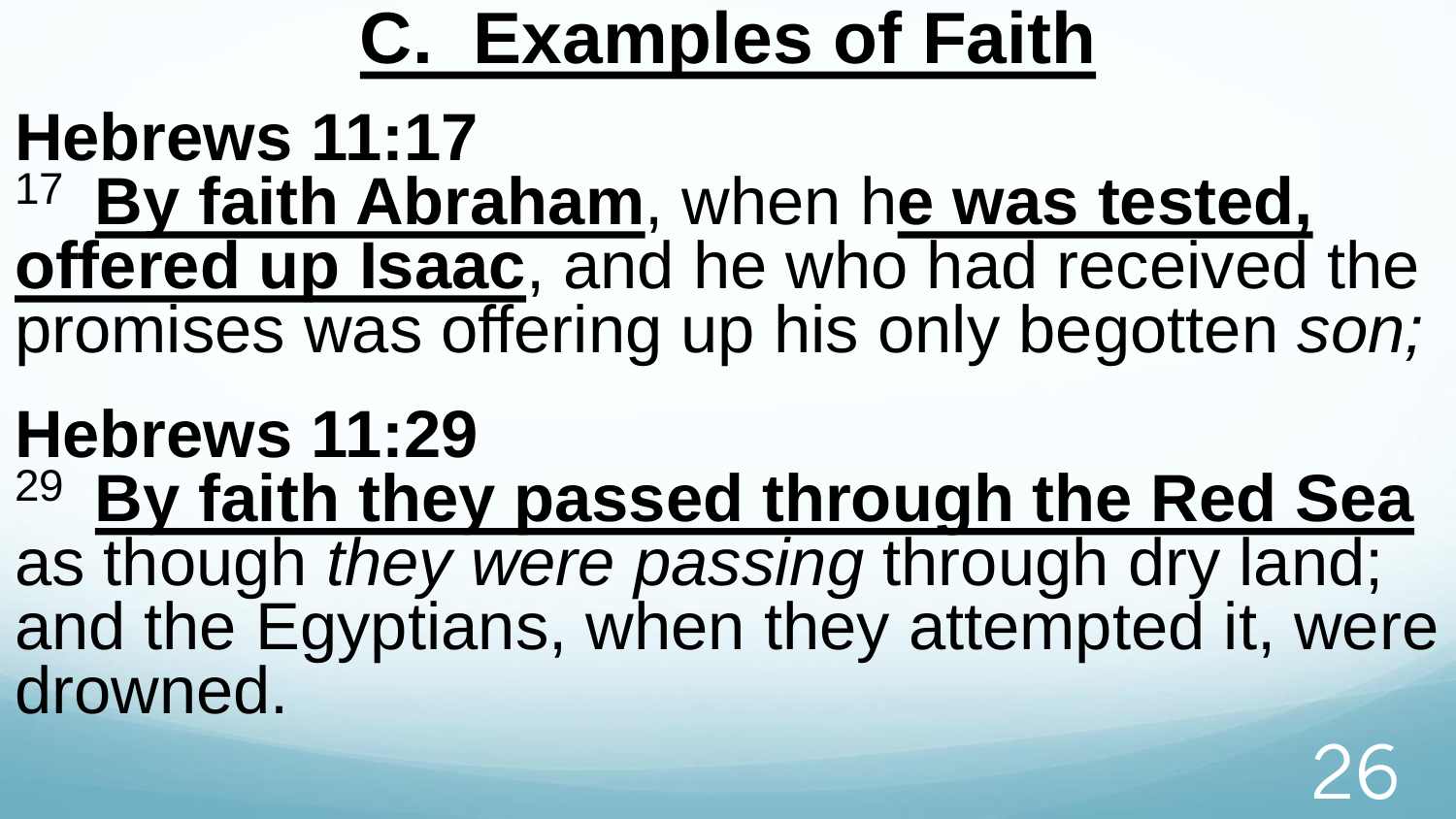## **C. Examples of Faith**

### **Hebrews 12:1-2**

<sup>1</sup> Therefore, since we have so great a cloud of **witnesses surrounding us**, let us also **lay aside every encumbrance and the sin which** 

**so easily entangles us**, and **let us run with endurance the race that is set before us**,

<sup>2</sup>**fixing our eyes on Jesus**, **the author and perfecter of faith**, **who for the joy set before** 

**Him endured the cross, despising the shame, and has sat down at the right hand of the throne of God.**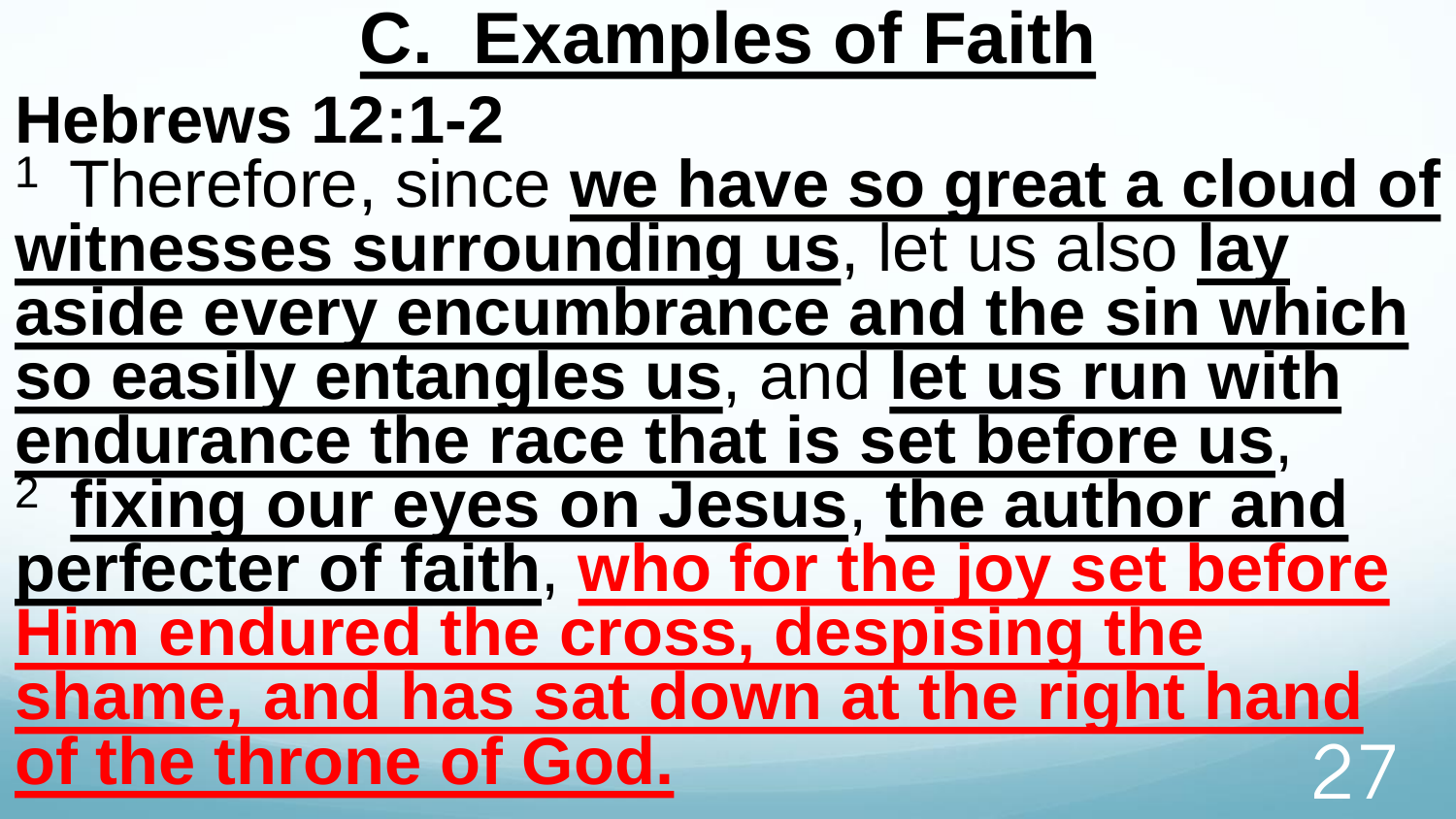- **1. Consider your Faith's – Superiority**
- A. Faith is the way to receive God.
- **Ephesians 2:8**
- <sup>8</sup>For by **grace you have been saved**
- **through faith**; and that **not of yourselves**,

28

*it is* the **gift of God**;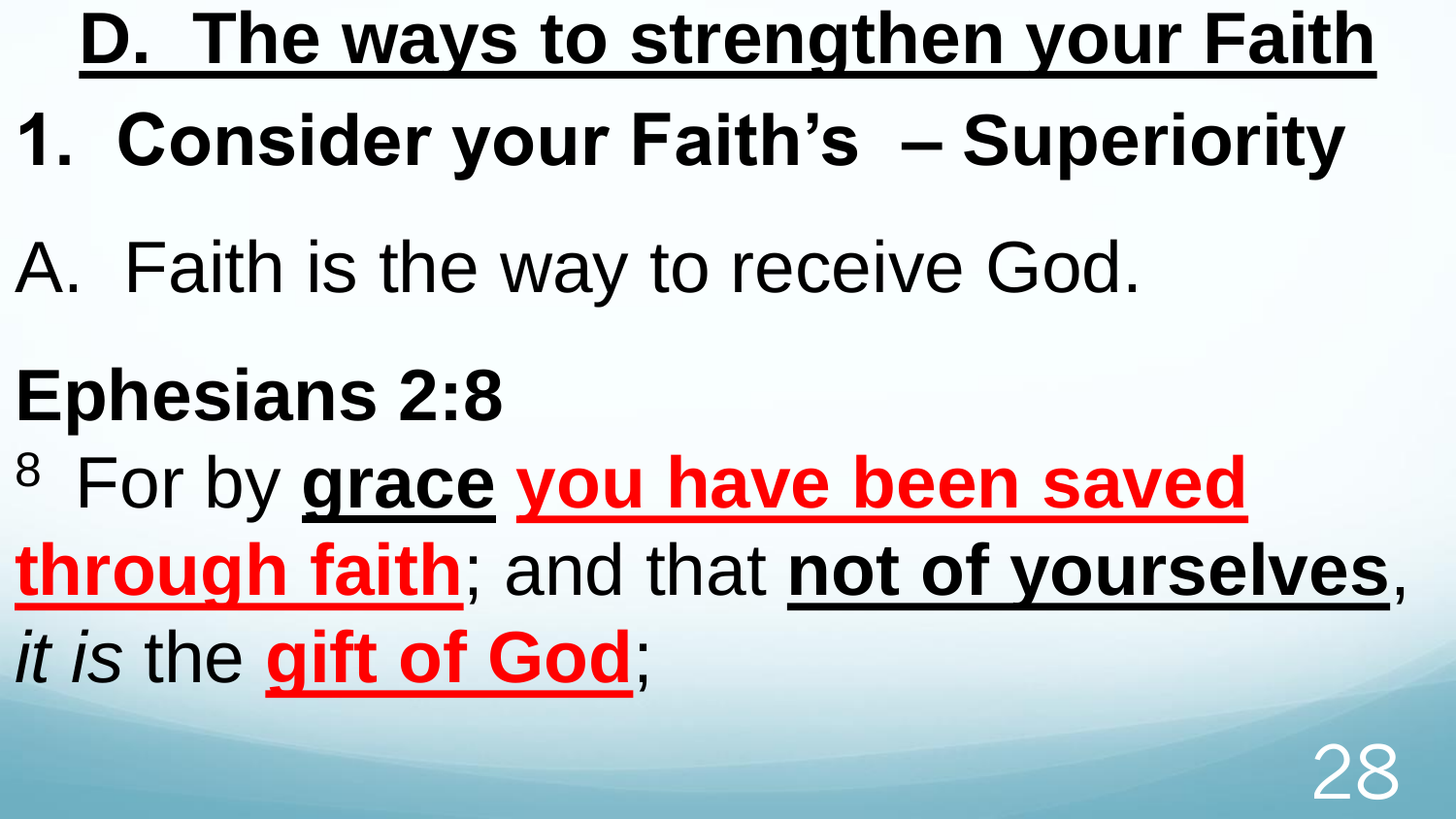#### **1. Consider your Faith's – Superiority**

B. Faith is the way we receive from God. He supplies our needs as we accept His gifts in faith.

#### **Mark 11:22-24**

<sup>22</sup>And Jesus answered saying to them, "**Have faith in God**. <sup>23</sup> "Truly I say to you, whoever says to this mountain, 'Be taken up and cast into the sea,' and does not doubt in his heart, but believes that what he says is going to happen, it will be *granted* him.

<sup>24</sup>"Therefore I say to you, **all things for which you pray and**  ask, believe that you have received them, and they will be granted you. *granted* **you.** <sup>29</sup>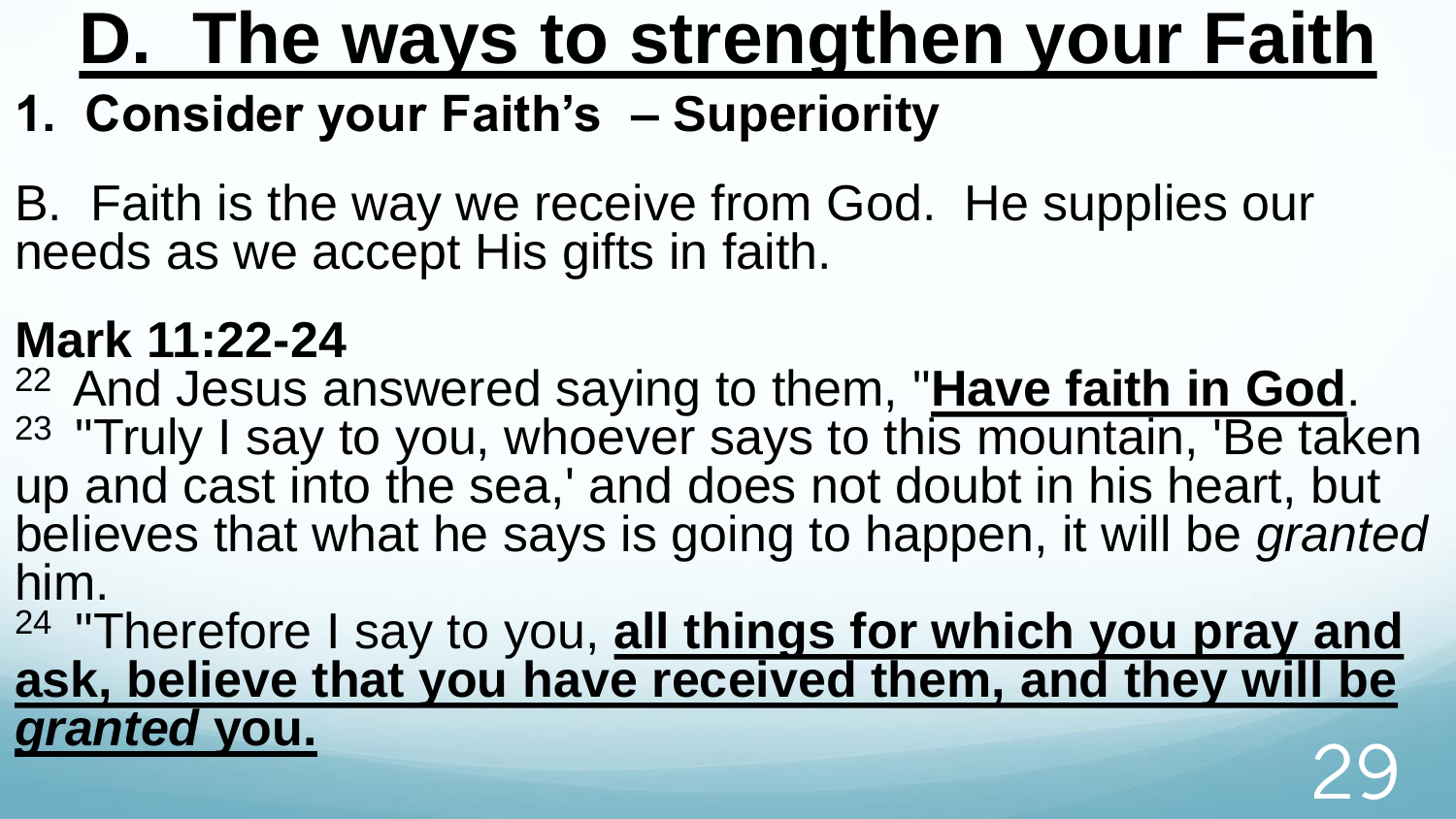## **Ephesians 6:16**

<sup>16</sup> in addition to all, taking up the shield of faith with which **you will be able to extinguish all the flaming arrows of the evil** *one.*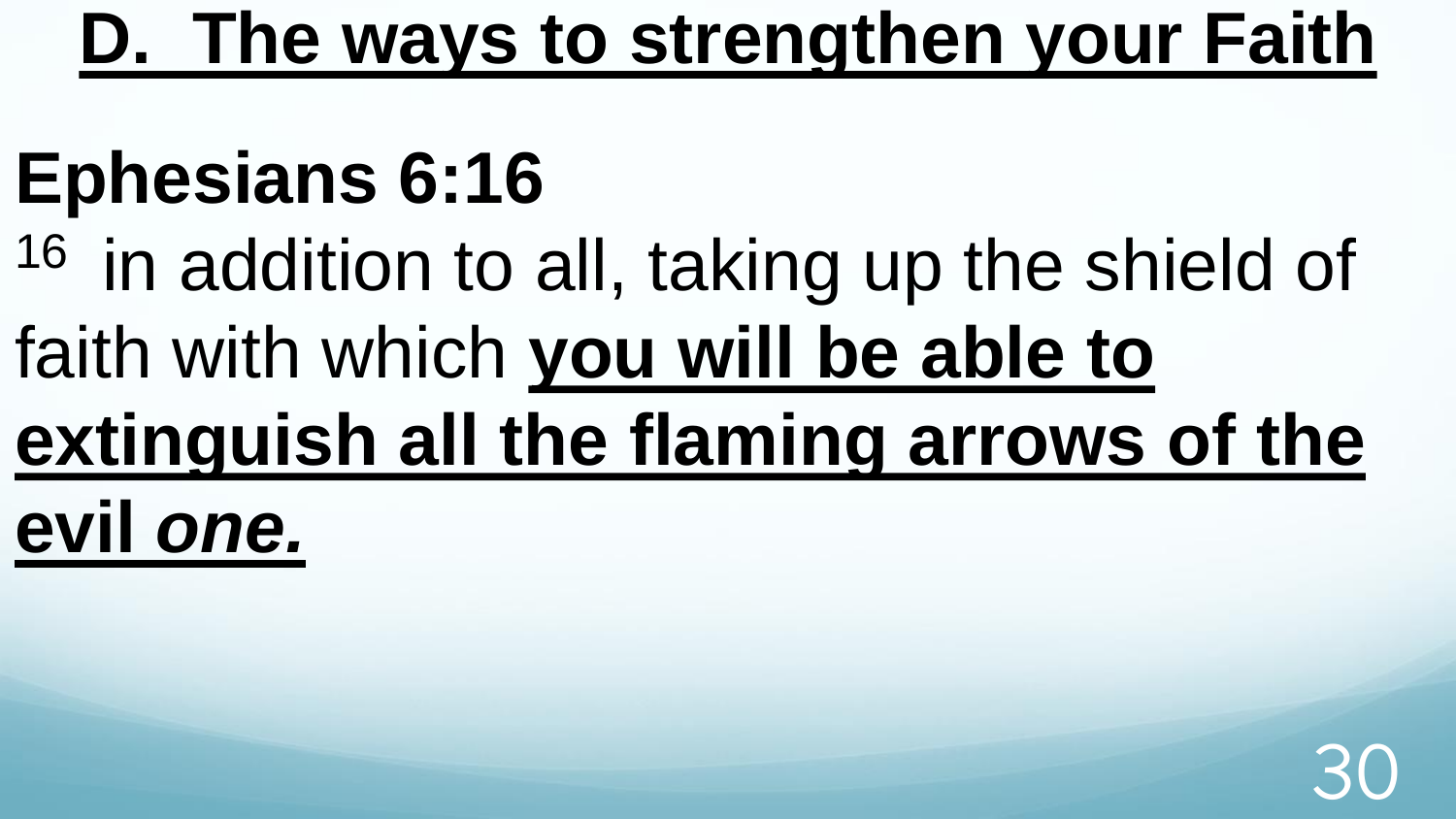#### **2. Cherish your Faith**

#### **A. It is a Privilege**

- i. Faith cannot be purchased.
- ii. It cannot be earned.
- iii. It is God's free gift to His children.
- iv. It is our privilege because we belong to God.

#### **B. Faith must be put to use.**

i. Faith without works is dead.

#### **James 2:17**

Even so faith, if it has no works, is dead, *being* by itself.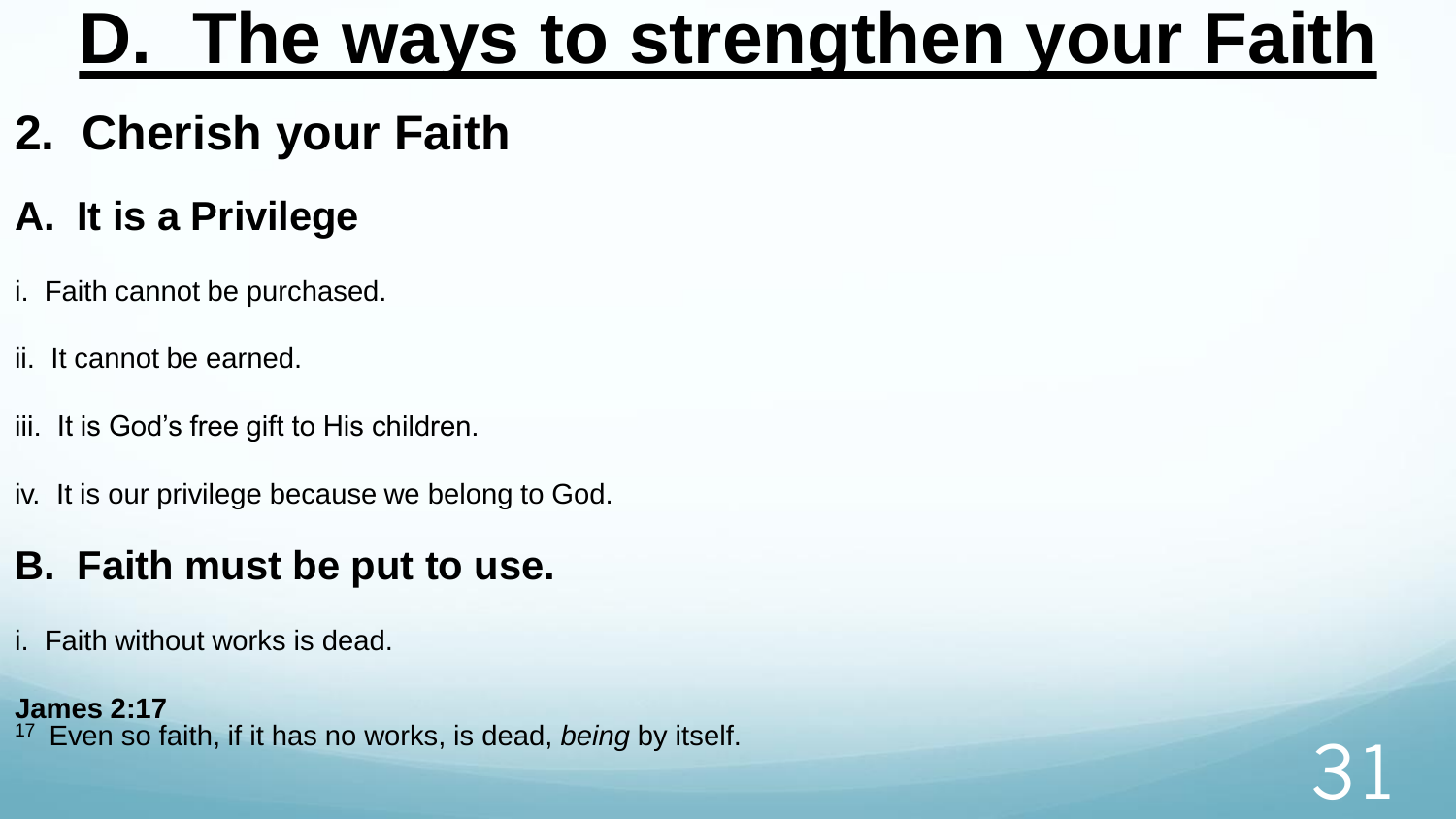- **3. Comprehend your Faith's – Power**
- A. Faith releases the omnipotent power of God.
- B. Faith enables us to do "all things" through the strength Christ gives us.
- **Philippians 4:13**  <sup>13</sup> I can do all things **through Him who strengthens me**.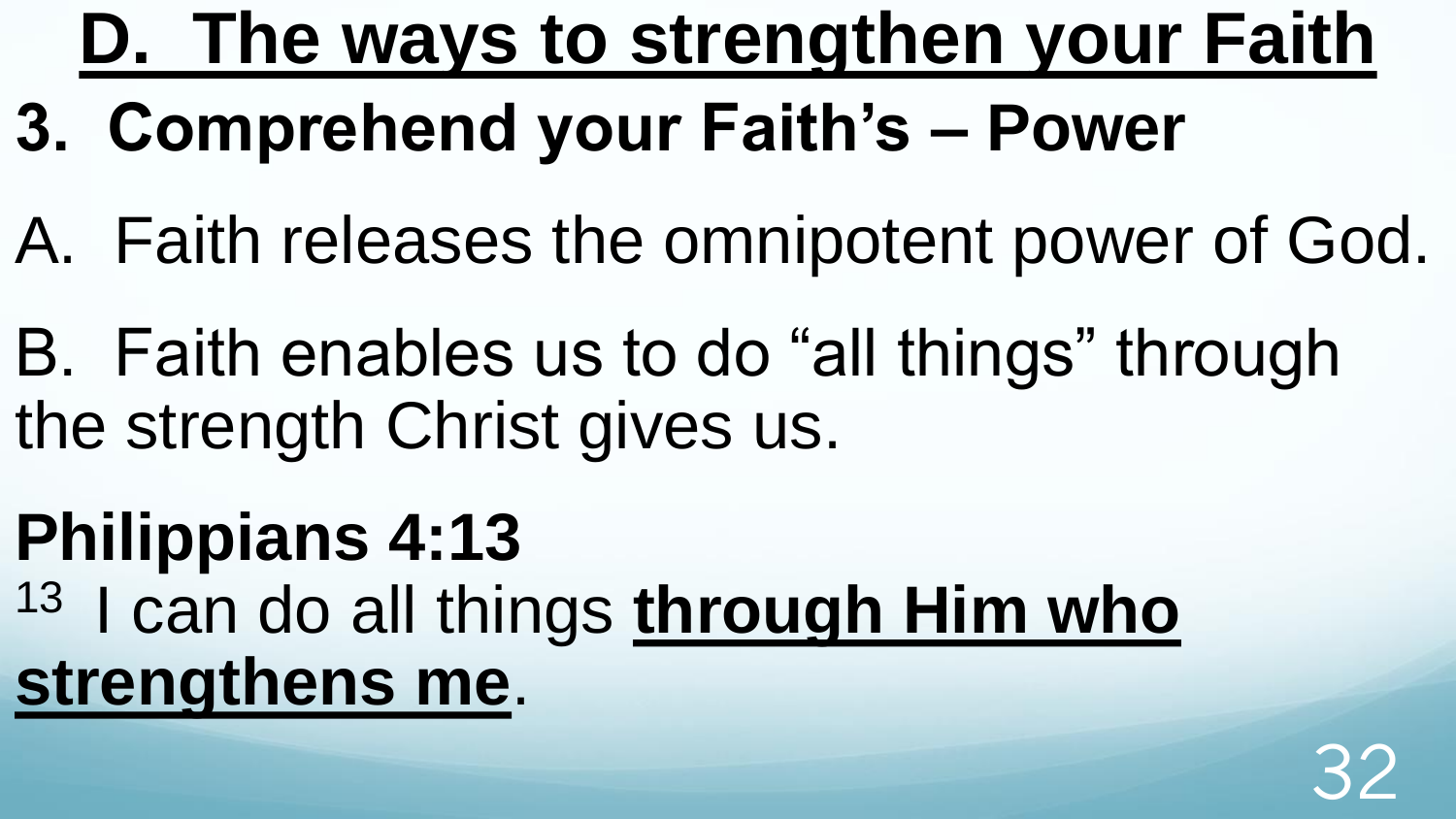- **3. Comprehend your Faith's – Power**
- C. Faith enables us to live victoriously and effectively for God.
- **1 John 5:4**
- <sup>4</sup> For whatever is born of God **overcomes the world**; and this is **the victory that has overcome the world our faith.**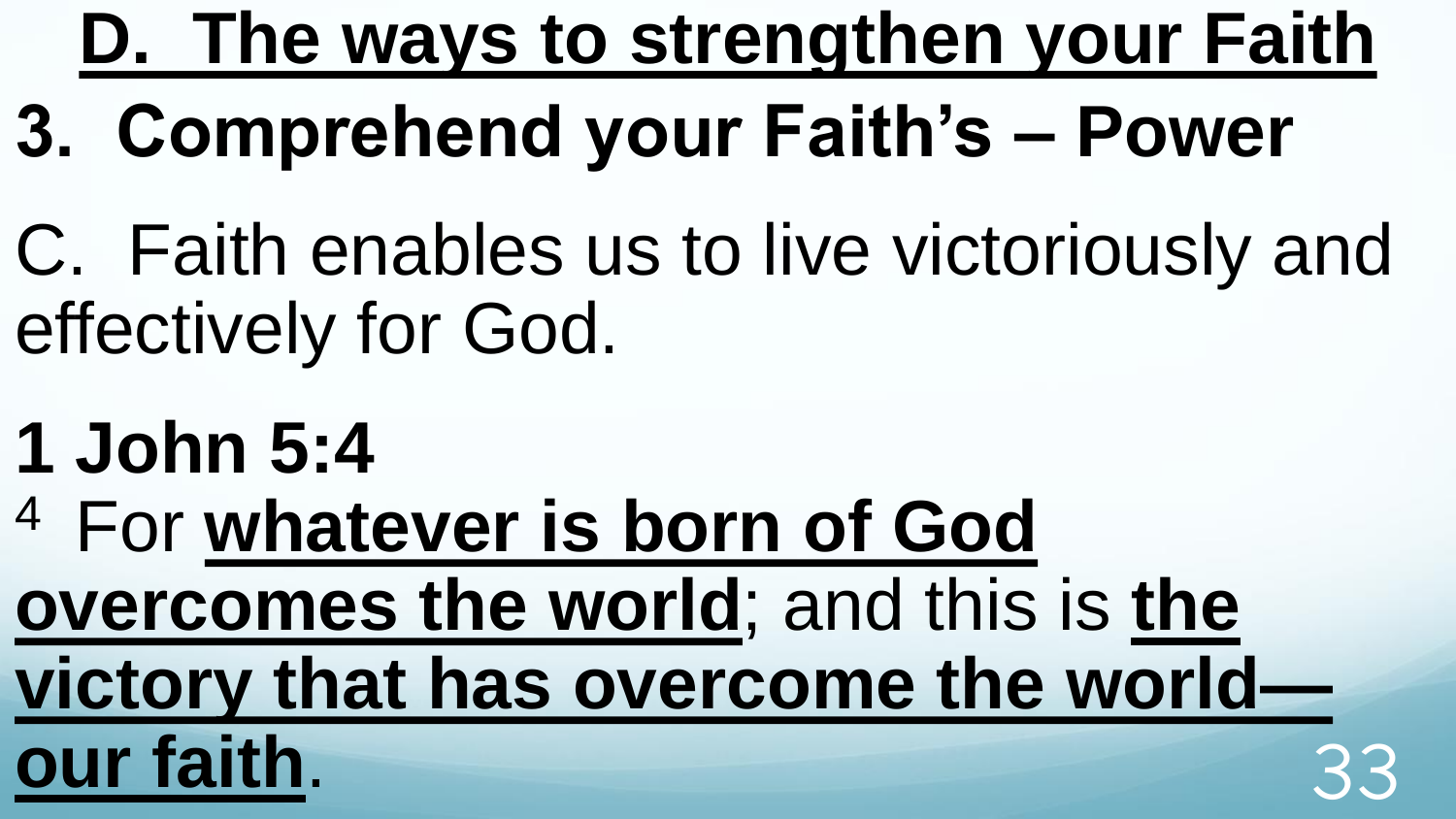#### **4. Cultivate your Faith's – Endless Possibilities**

i. Faith's possibilities are inexhaustible. No task is too difficult, no problem is too great, no burden is too heavy for faith to handle.

- ii. Faith enables us to defeat Satan.
- iii. Faith unites the Christian with limitless possibilities.

#### **Mark 11:22**

<sup>22</sup>And Jesus answered saying to them, **"Have faith in God."**  34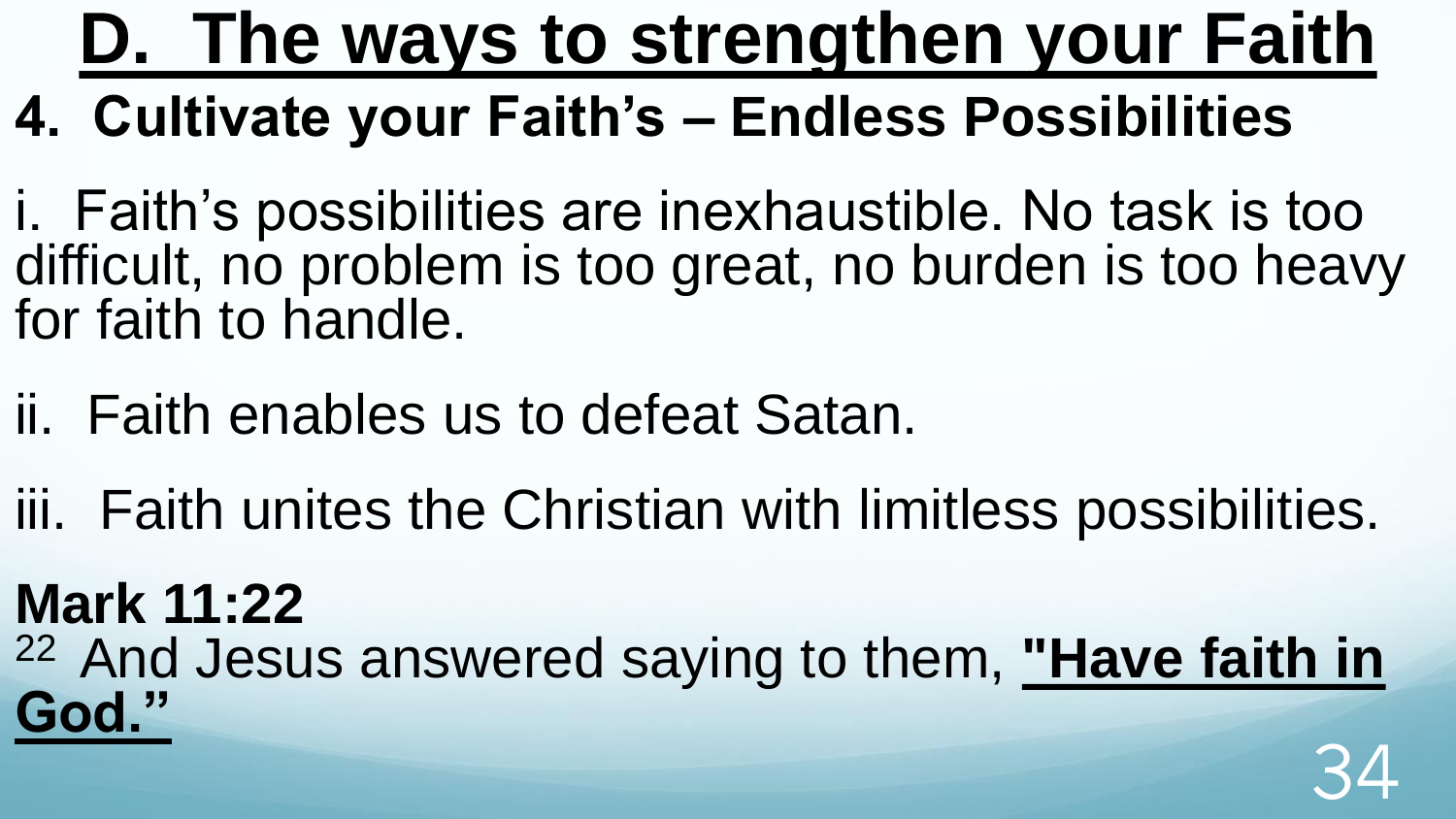### **E. Conclusion**

#### **A. Bible definition**

- **B. The ways to develop a greater Faith**
- 1. With your mind **Believe**
- 2. With your eyes **See**
- 3. With your ears **Hear**
- 4. With your voice **Speak**
- 5. With your hands **Work**
- 6. With your feet **Go**
- 7. With your heart **Love**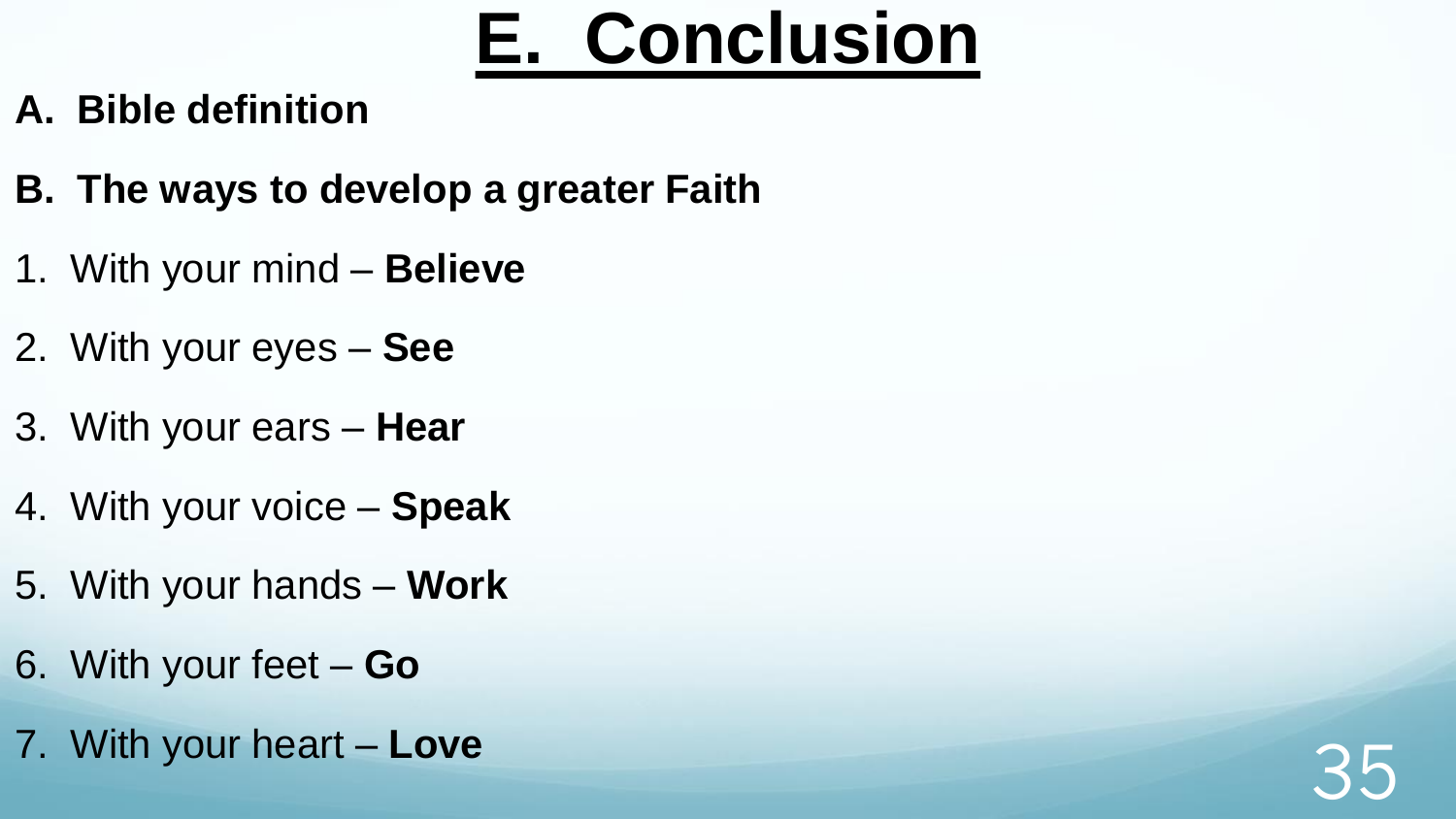#### **E. Conclusion**

## **C. Model the examples of faithful people in the Bible to your Christian Life.**

# **Emulate Jesus, the author and perfector of faith, in your**

# **Christian Life**